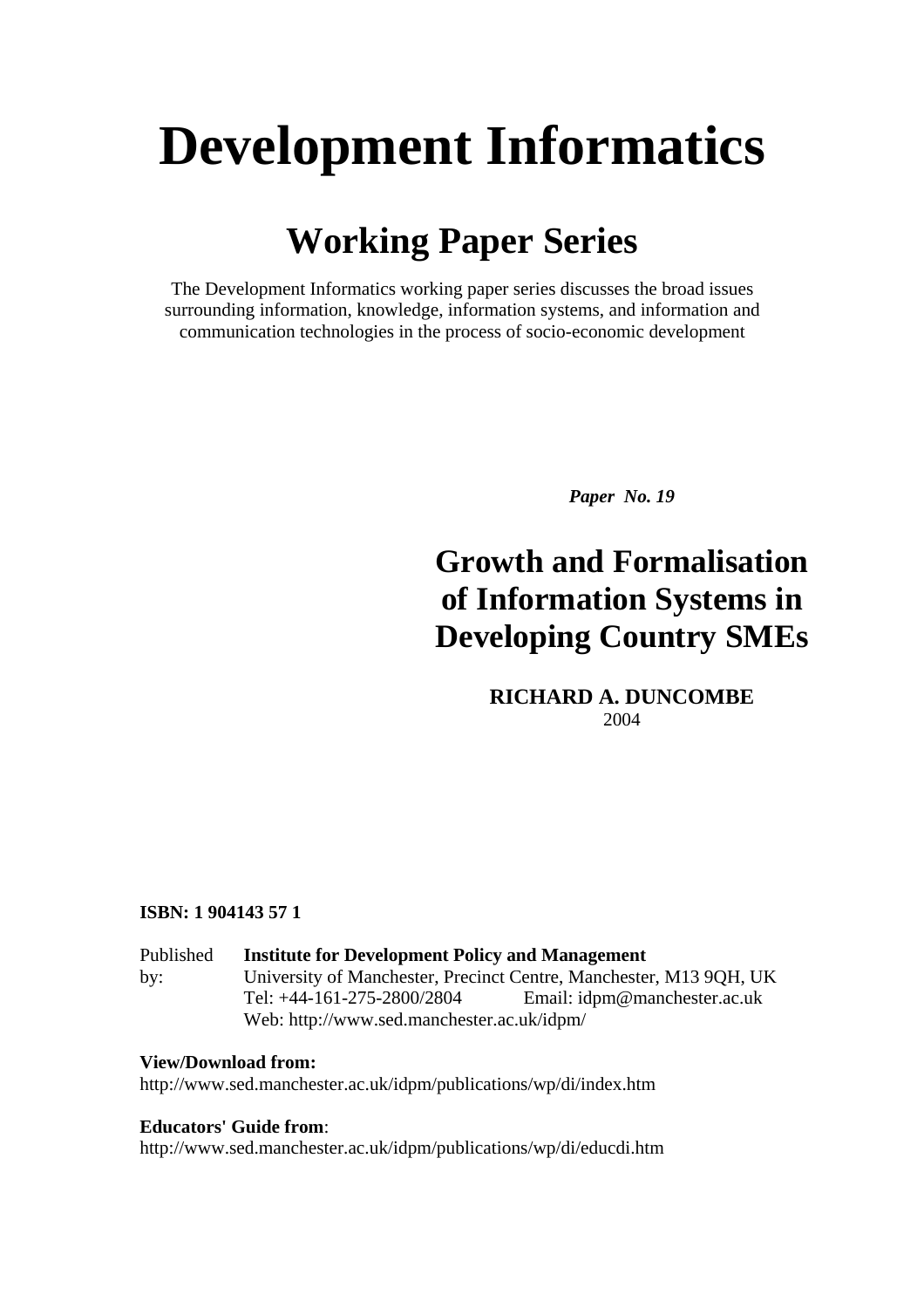### **Table of Contents**

| <b>A. CONCEPTUAL APPROACH AND FRAMEWORK OF ANALYSIS3</b> |  |
|----------------------------------------------------------|--|
|                                                          |  |
|                                                          |  |
|                                                          |  |
|                                                          |  |
|                                                          |  |
|                                                          |  |
|                                                          |  |
|                                                          |  |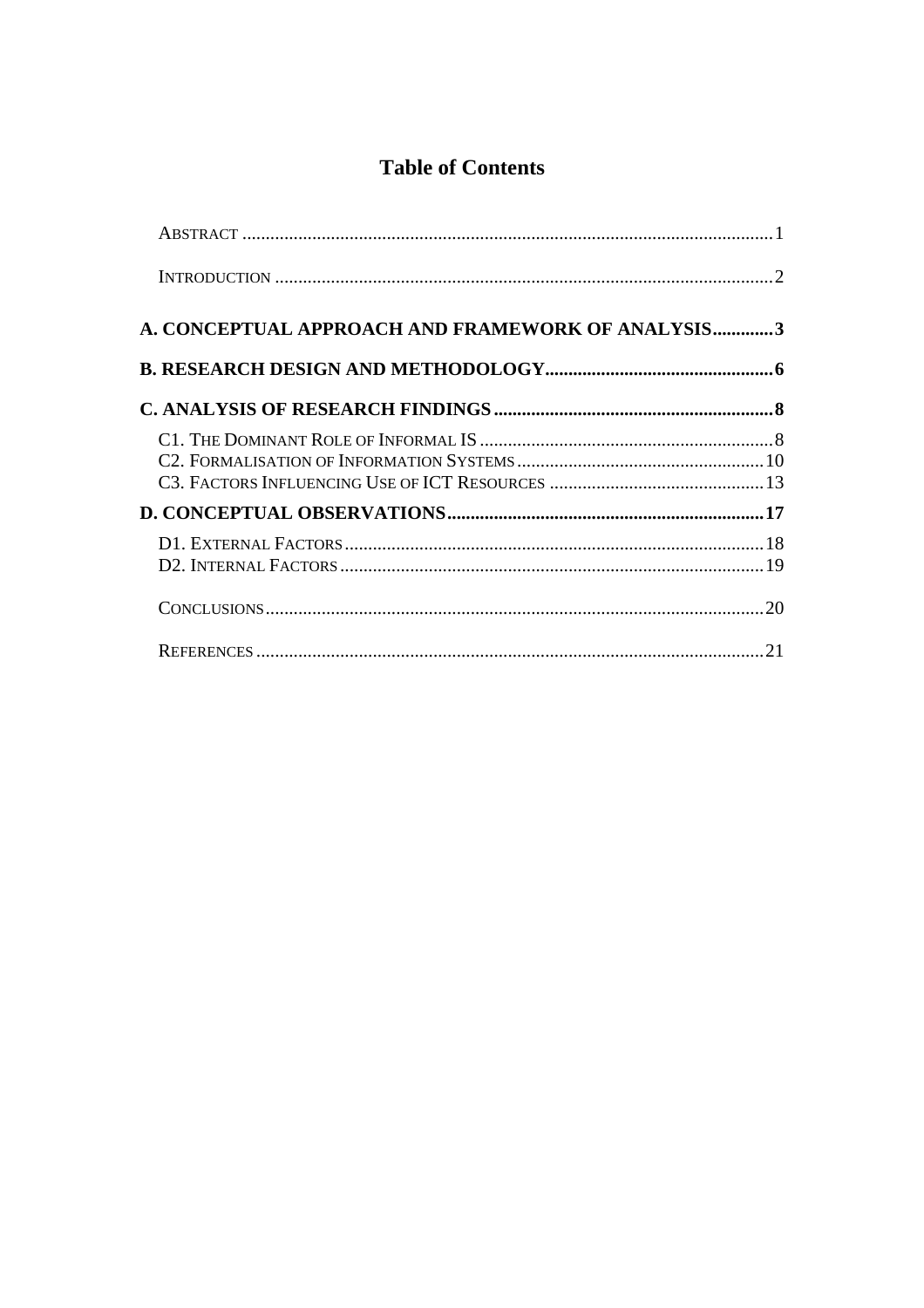# **Growth and Formalisation of Information Systems in Developing Country SMEs**

#### **Richard A. Duncombe**

IDPM, University of Manchester, UK richard.duncombe@man.ac.uk

2004

#### **Abstract**

*The purpose of this paper is to improve understanding of how small and medium enterprises (SMEs) in developing countries move from informal to formal information systems (IS). Formalisation of IS for SMEs implies greater use of sources and channels of formal information and upgrading of internal and external information systems, including use of information and communication technologies (ICTs). This study provides an exploratory model that assesses the factors that influence formalisation of IS, supported by data from a developing country environment.* 

*The study finds that formalisation of IS is important because it leads to improvements in the internal and external business processes that influence enterprise growth and development. Although there is a strong reliance on informal information practices amongst SMEs, there is also widespread unmet demand for formal information. Overall, successful enterprise development requires optimum use of both formal and informal IS. Evidence suggests this is achieved through developing the necessary internal competencies and skills for information handling and by forging key external market linkages – a duality of factors that provide the key drivers for formalisation.*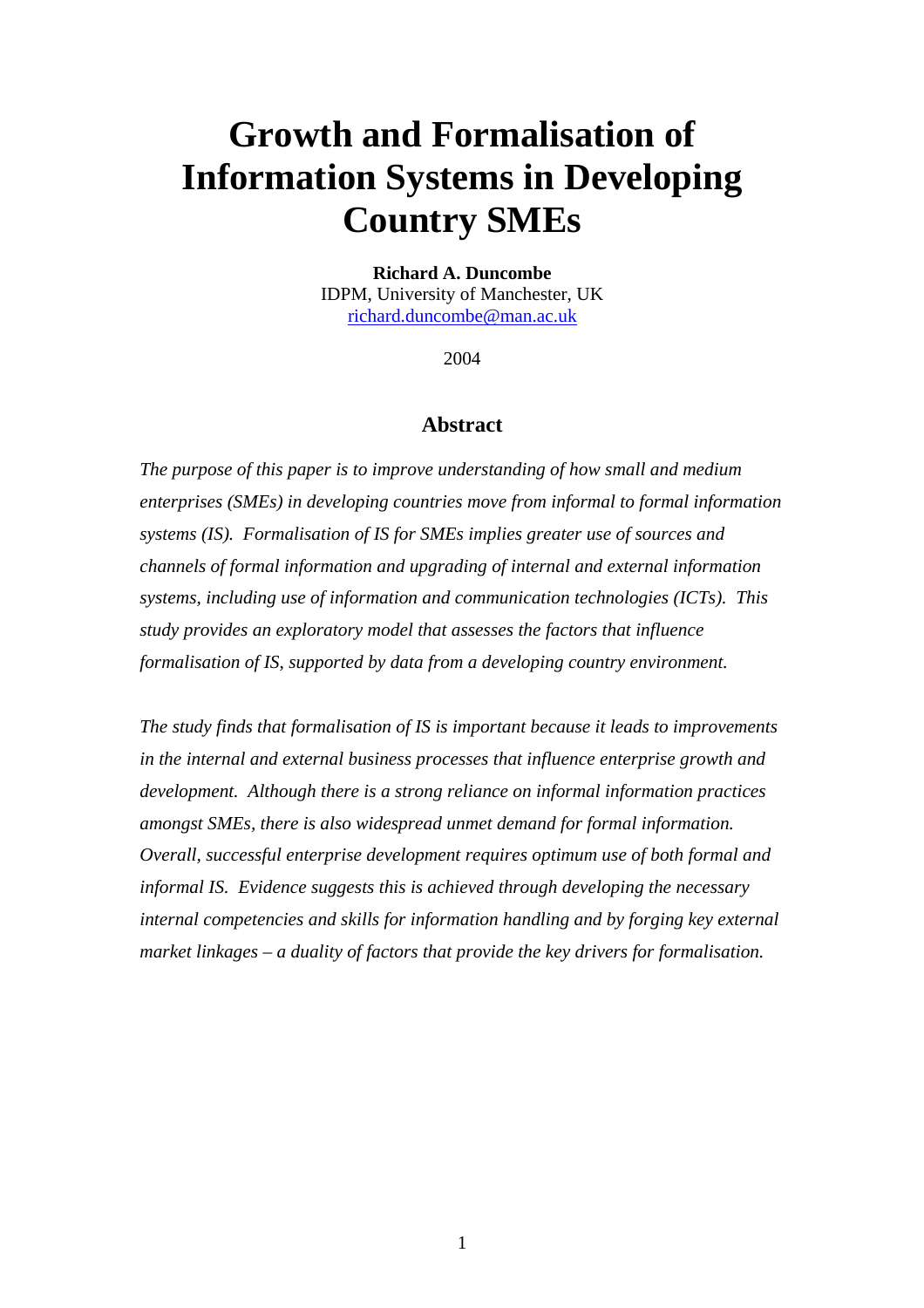#### **Introduction**

A series of studies conducted over the past decade has highlighted the important socio-economic role of small and medium enterprise (SME) growth and development in developing countries – particularly within the economies of sub-Saharan Africa where they make a significant contribution to sustainable economic activity (Liedholm, 2002; Trulsson, 2001; Liedholm & Mead, 1999). Research has identified enterprises with potential for growth as being particularly important. These enterprises predominate in the formal sector and are almost exclusively urban-based. The range and volume of business activity conducted by formal sector SMEs is large, although the number of enterprises is relatively small.

Although relatively advantaged, formal sector enterprises in sub-Saharan Africa suffer constraints to growth, which have been observed to vary in their intensity and scope according to sector, location and other enterprise- or entrepreneur-specific factors (Liedholm, 2002; King & McGrath, 1999; McCormick & Pedersen, 1996). Constraints to growth for SMEs are generally well understood, and considerable effort has been expended on assisting such enterprises in overcoming them, through the provision of a wide range of targeted assistance, covering finance, enhancement of skills, market access and through other information-driven business development services (BDS) (Trulsson, 2001).

Experience shows that in order for the benefits of assistance to be realised, enterprises themselves need to improve their capacity to respond to external stimuli. In this respect, the upgrading of internal competencies and skills has been identified as critical for effective processing and use of externally-sourced information and knowledge resources (Murphy, 2002). This process of upgrading has also been characterised as a move toward *formalisation* of information systems (IS) (Butler & Hansen, 1991). The formalisation thesis contends that as enterprises grow and develop, their reliance on informal information and unstructured processes is diminished, whilst the importance of formal information and structured processes is enhanced – resulting in more efficient internal use of information and knowledge resources, more beneficial interaction with external information and knowledge networks, and increased use of information and communication technology (ICT).

Currently, there is only limited knowledge and evidence of the role information systems perform in growth and development for SMEs in developing countries, and only a small number of studies have been conducted on the African continent. Of these, Moyi (2003) highlights an important role for both formal and informal information systems in small enterprise development, and argues that the use of new IS should be built firmly on existing systems. Similarly, Pigato (2001) and Duncombe & Heeks (1999) emphasise the importance of informal IS but detect a greater role for new technologies that are able to supplement existing systems – such as through use of mobile cellular networks, for example.

Although existing evidence acknowledges the role of both formal and informal IS, there is little analysis of relative importance, and little understanding of the internal and external processes that enable enterprises to benefit from greater infusions of formal information. This study endeavours to fill this gap in knowledge by achieving a better understanding of the relative importance of informal and formal information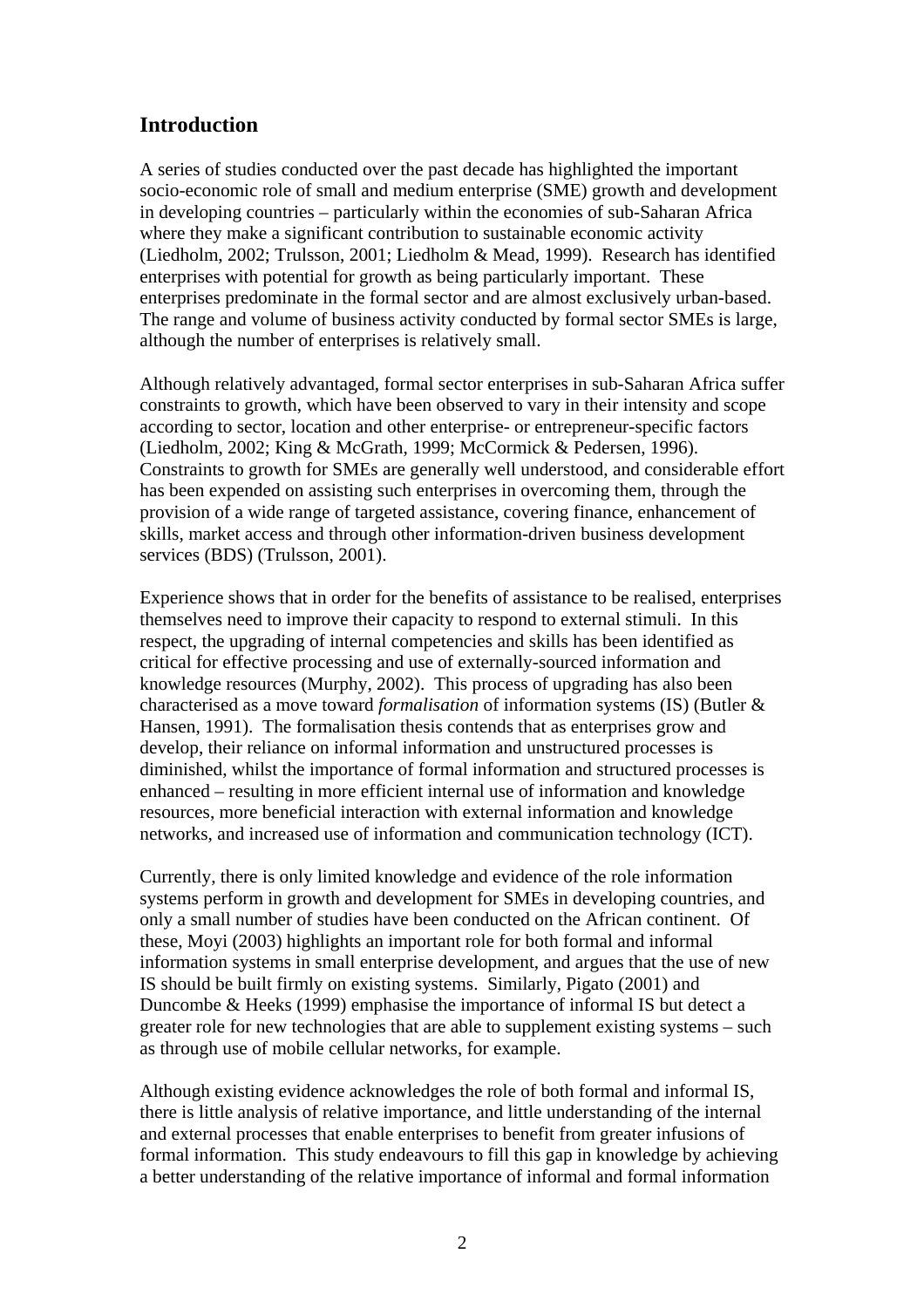and IS practices; by identifying the internal and external factors that influence transition from informal to formal IS; and by assessing how ICTs impact upon processes of formalisation for SMEs in a developing country context.

Field research is presented from Botswana, a country which has achieved a higher development status than most other countries within sub-Saharan Africa, providing considerable opportunities for enhanced use of IS and ICT resources by SMEs. Botswana is a country that has succeeded developmentally largely because of the creation of a conducive enabling environment for enterprise growth. This has been underpinned by open and democratic government, liberal trade policies and effective macro-economic management that has encouraged a high degree of inward investment in the SME sector – particularly from South Africa. This has provided for a considerable infusion of new skills and technology – including ICTs – in a relatively short space of time. However, wide-ranging resource-, market- and institution-based constraints have inhibited SME development – most noticeably amongst citizen-run enterprises in the formal sector (Lisenda, 1997; Jefferis, 1996; Briscoe, 1995). Thus Botswana was deemed a suitable case for analysis.

## **A. Conceptual Approach and Framework of Analysis**

Conceptual approaches towards understanding the role of IS in small enterprise development have drawn upon research traditions encompassing a wide range of disciplines utilising a blend of models and methods from different paradigms (Mingers, 2001; Levy & Powell, 2000; Blili & Raymond, 1993). For the purposes of this paper, models of IS and small enterprise development are considered in two main categories – those that are concerned predominantly with either the *internal* or the *external* enterprise environment. This distinction is useful for the purposes of distinguishing between approaches. It also raises questions of how the boundary between the internal and external enterprise environment can be defined, which also has implications for the application of practical research methodologies involving the use of case studies of SMEs (Perren & Ram, 2004).

This research study made use of a combination of survey- and case study-based analysis, and was aimed at understanding how interaction between internal and external factors influences the process of formalisation. The research posed three interrelated questions:

- What is the relative importance of formal and informal information processes? A key issue was exploration of the quality attributes of formal and informal information *content*, and the effectiveness of formal and informal information *sources*, and *channels* of communication.
- What role do internal and external factors play in the process of IS formalisation? An external focus explored the market, and non-market, factors that drive formalisation, whilst an internal focus identified the factors that influence the assessment and application of information, and which impinge on enterprise-level decision-making.
- How do internal and external factors influence the ownership and use of ICT resources? The extent of ownership and use of ICT resources was used as a proxy measure for the degree of formalisation.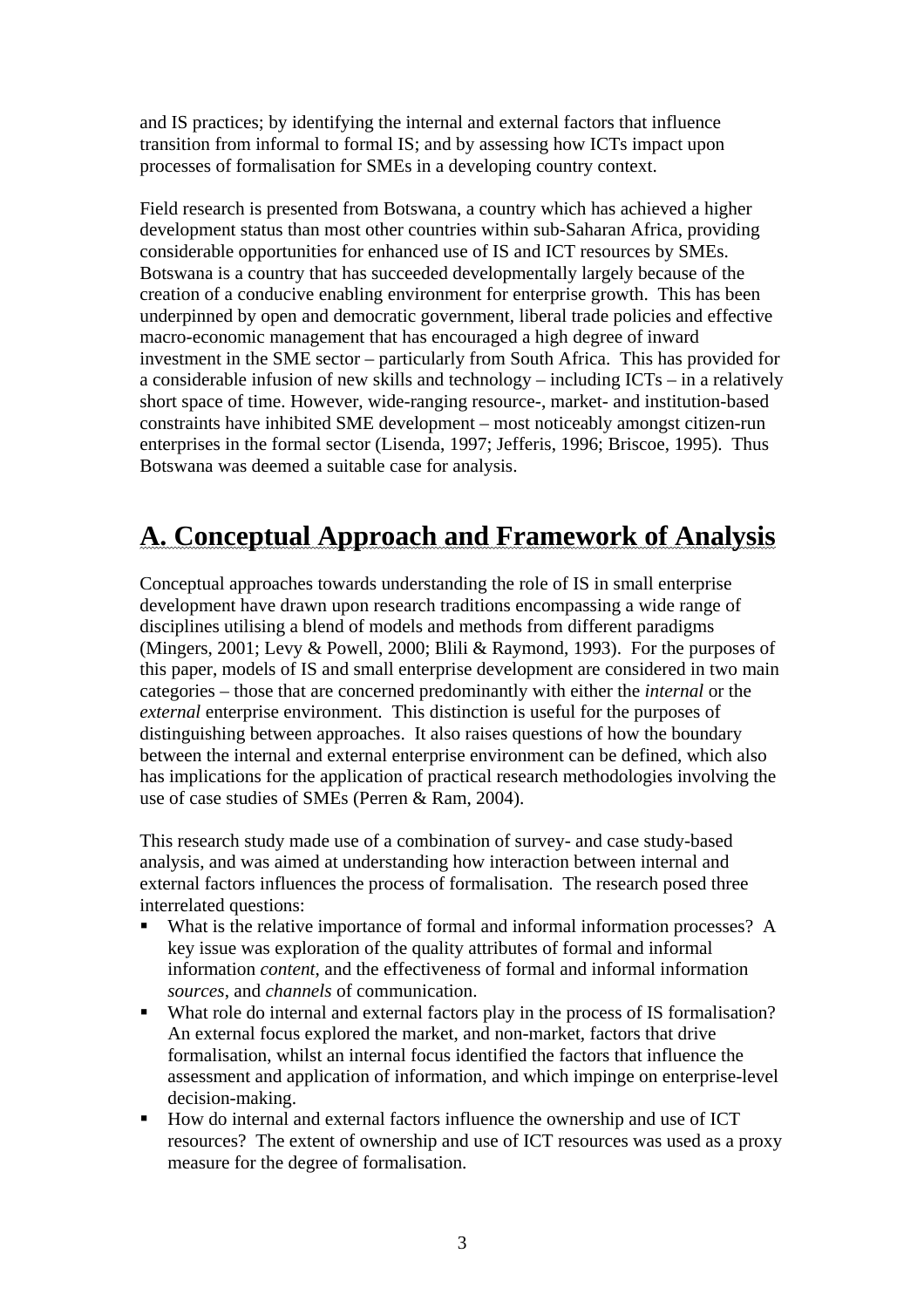Approaches to understanding *internal* IS are founded primarily on a resource-based view of the enterprise (Wernerfelt, 1984). Here the focus is on the internal competencies that can lead to a competitive advantage. Advantage is gained through developing enterprise-specific resources that enable the enterprise to secure competitive market niches based on their individuality (Caldeira & Ward, 2003; Yap, Soh & Raman, 1992). Evidence suggests that what are considered to be more valuable resources – such as knowledge, skills and marketing capabilities – are acquired through a unique pattern of enterprise-specific learning (Lundvall & Johnson, 1994; Arrow, 1962). The resource-based view contends that in this respect all enterprises are fundamentally different in their nature and composition, whilst success in the market depends upon having a unique set of capabilities, competencies and resource endowments, which both rare and difficult to imitate.

Approaches to understanding *external* IS have sought to understand enterprises, not as individual entities, but as part of wider and more integrated socio-economic networks (Sengenberger & Pyke, 1992). External approaches have highlighted the role of social networks and the networking behaviour of entrepreneurs – most importantly those which are influenced by family, kinship and close personal ties (Levy, Loebbecke & Powell, 2003; Sawyerr, McGee & Peterson, 2003; Blackburn, Curran & Jarvis, 1991). This is particularly relevant in the development context, where a key constraint to SME development has been lack of *social capital*. Social capital can be loosely defined according to the benefits that accrue from establishing the social networks that form the basis of key market relationships (Humphrey and Schmitz, 1995). In developing countries, social networks have been observed to be particularly important for the delivery of a range of intangible, but critical, enterprise resource inputs – including empowerment, trust and motivation as well as new knowledge and information inputs (Murphy, 2002; McCormick, 1999; Barr, 1998; Van Dijk & Rabellotti, 1997; McCormick and Pedersen, 1996).

Networks should be distinguished from linkages (Chell & Baines, 2000). Small enterprise networks tend to be composed of – and more highly influenced by – the strong ties of close personal and family relationships. These provide important conduits for predominantly informal, but trusted, information. Linkages extend beyond the immediate social circle of the entrepreneur and although they may constitute weaker personal ties, they are able to draw upon information from wider and more diverse formal sources. For the purposes of this study, linkages are understood in two main ways: whether they are predominantly business linkages such as with customers or suppliers, or predominantly institutional linkages such as with regulatory bodies or business support agencies.

Within the basic framework of analysis (Fig 1) information is treated as a resource that is acted upon and processed by the information system – which can be viewed as a broad set of business processes, environmental influences, networks and linkages that span both the internal and external enterprise domain. External factors relating to the availability of information, and the level of development of infrastructure, will partially determine whether or not entrepreneurs are able to *access* information. However, factors internal to the enterprise are considered equally important – the capabilities, competencies and skills that enable entrepreneurs to *assess, apply* and *act* upon the information received (Caldeira & Ward, 2003).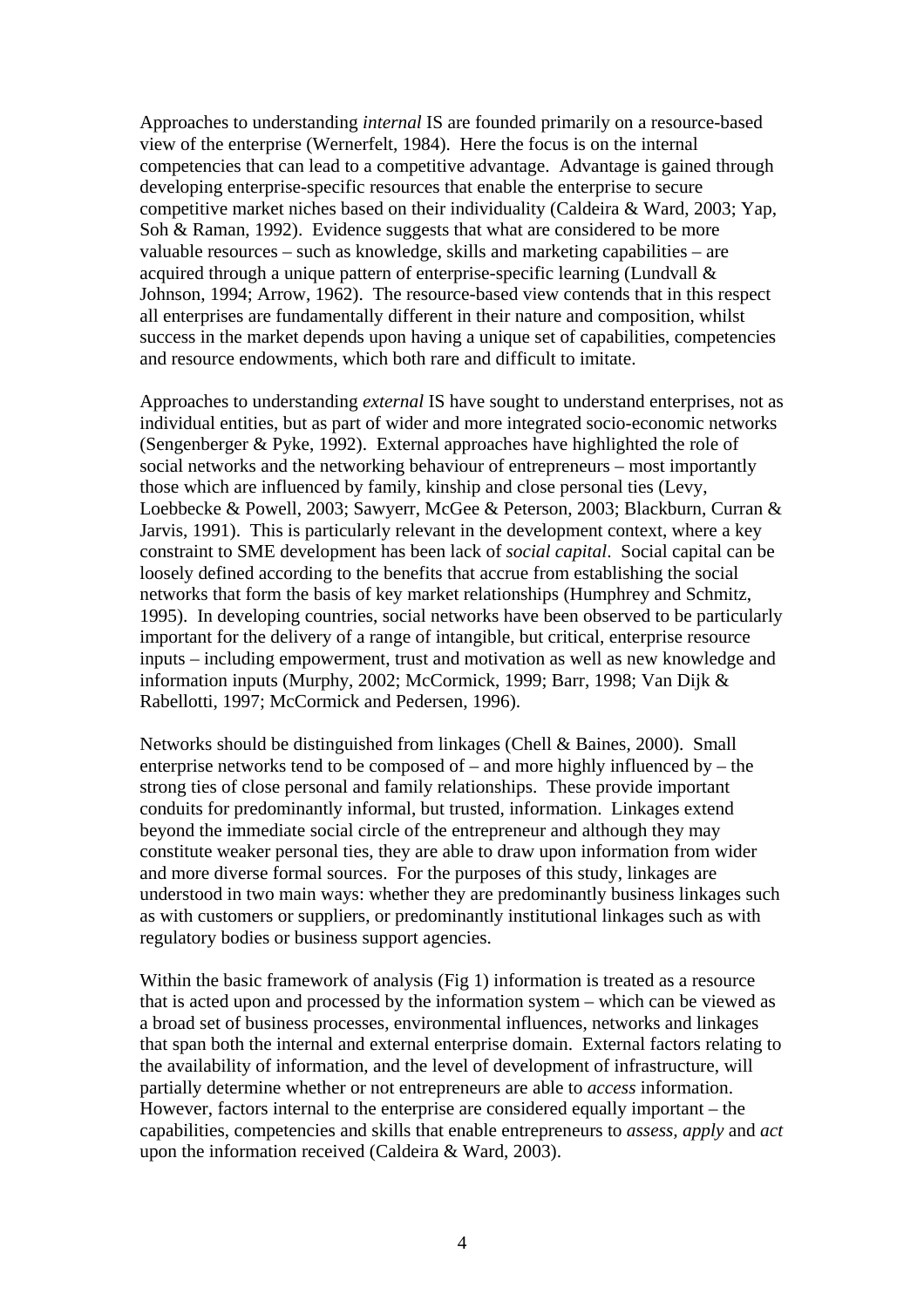

**Figure 1. Basic Framework of Analysis for Linking Information Processes via Internal and External Enterprise Environments** 

The processes – access, assessment, application and action – are those which are required to make use of information and achieve valuable business outcomes. They require not only information inputs but also overt resources – both tangible and intangible. Tangible resources will include a physical infrastructure and the necessary access tools (including ICTs). Intangible resources, which form a major component of any information system, will include inputs of finance and skills. It is not only overt resources (physical and organisational) that need to be in place, but also embedded resources. These are more difficult to define, but include human-centred needs such as trust of the information source and the necessary motivation to interact with and use the information system. Pre-existing knowledge is a further resource requirement for successfully assimilating new information, drawing upon a relevant existing knowledge base. So too is having a sufficient level of empowerment to actively participate in using an information system.

The model recognises that most information that is acquired by an enterprise will be in the form of raw unstructured data (for example, unprocessed financial data in the form of invoices, delivery notes and cash slips or verbal feedback from customers). In order to be made useful to the recipient such data needs to be processed into usable information. Knowledge, however, is enhanced through the process of assessing and applying information, and assimilating new information into a pre-existing knowledge base (Wilson & Heeks, 2000). This process of knowledge building can also be understood in terms of 'learning by doing': a characteristic associated with the development of small enterprise capabilities and competencies (Caldeira & Ward, 2003; Storey, 1994). Effective use of information has been shown to be dependent upon the existence of sufficiently developed in-house competencies. This remains a pressing issue in developing countries – such as Botswana – where, historically, education and skills for small enterprise development have been lacking (SMME Task Force Report, 1998).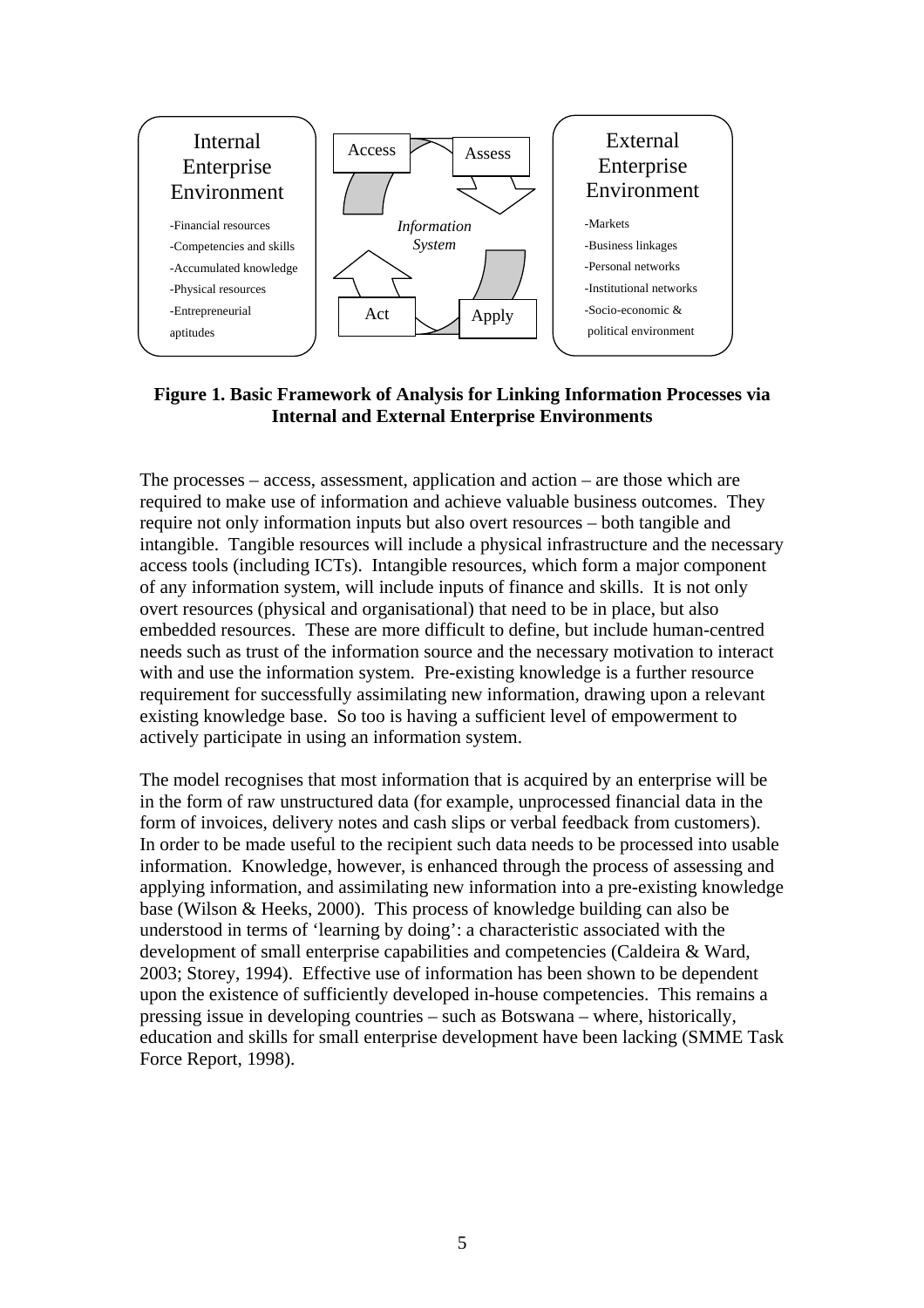## **B. Research Design and Methodology**

The research methods chosen were designed to be complementary and thus provide a means of cross-checking data. Detailed survey-based responses provided both qualitative data from open questions and quantitative data from structured responses using a Likert scale. Correctly completed questionnaires were received from 90 formal sector enterprises spanning eight key sub-sectors of the economy in Botswana. The initial sample was based on the *Botswana Standard Industrial Classification (BSIC)* and was drawn from the *Registry of Establishments* (CSO, 1998), and included: Textiles, Clothing, and Leather Products; Wood Products; Furniture and Crafts; Building and Construction Materials; Printing and Publishing; Tourism; IT and Computing; Transport; Engineering and Technical Services. For the purposes of comparative analysis the sample was sub-divided into three broad groupings: 1) local manufacturers; 2) the service sector; and 3) exporters (enterprises exporting >10% of their output and including the tourism sector).

Matambalya & Wolf (2001) point toward constraints in using solely quantitative techniques to assess the impact of new IS/ICT on SMEs due in part to the practical difficulties of collecting such data in a developing country environment. The exploratory nature of the research, therefore, also demanded a more rigorous qualitative approach than solely provided through survey-based methods. Richer qualitative data was gained through individual case studies based on direct observation – a proven method for extracting in-depth qualitative case study data in the small business sector (Perren & Ram, 2004; Curran & Blackburn, 2001; Yin, 1994). The method involved not only observation but also the recording, analysis and interpretation of entrepreneurs' actions and behaviour (Hill, McGowan and Drummond, 1999; Klein & Myers, 1999; Walsham, 1995). Observational case studies also served as a powerful descriptive and explanatory tool providing the necessary detail of evidence by seeking to focus on critical incidents of information processing and enterprise-level decision-making (Chell, 1998; Chell & Adam, 1994). A case study approach also supported a broader inductive model-building process, in contrast to a quantitative data approach that is narrower in concept, deductive and aimed at testing pre-existing theoretical frameworks (Eisenhardt, 1989).

The observations themselves varied in length but typically involved a minimum of a single day spent within the enterprise, observing information processes and information activities conducted by the business owner or employees. Immediately following each observation an interview was carried out with the purpose of discussing the observational period in general, and to follow up or clarify any events, actions or decisions that took place. A total of eight case studies were conducted over a four-week period (Table 1). Case studies were selected from the survey respondents in order to present a range of enterprise archetypes – categorised according to their level of formalisation – using their level of ICT ownership and use as a valid proxy measure (see Table 6). Case study selection also reflected a broad representation according to sub-sector and enterprise size.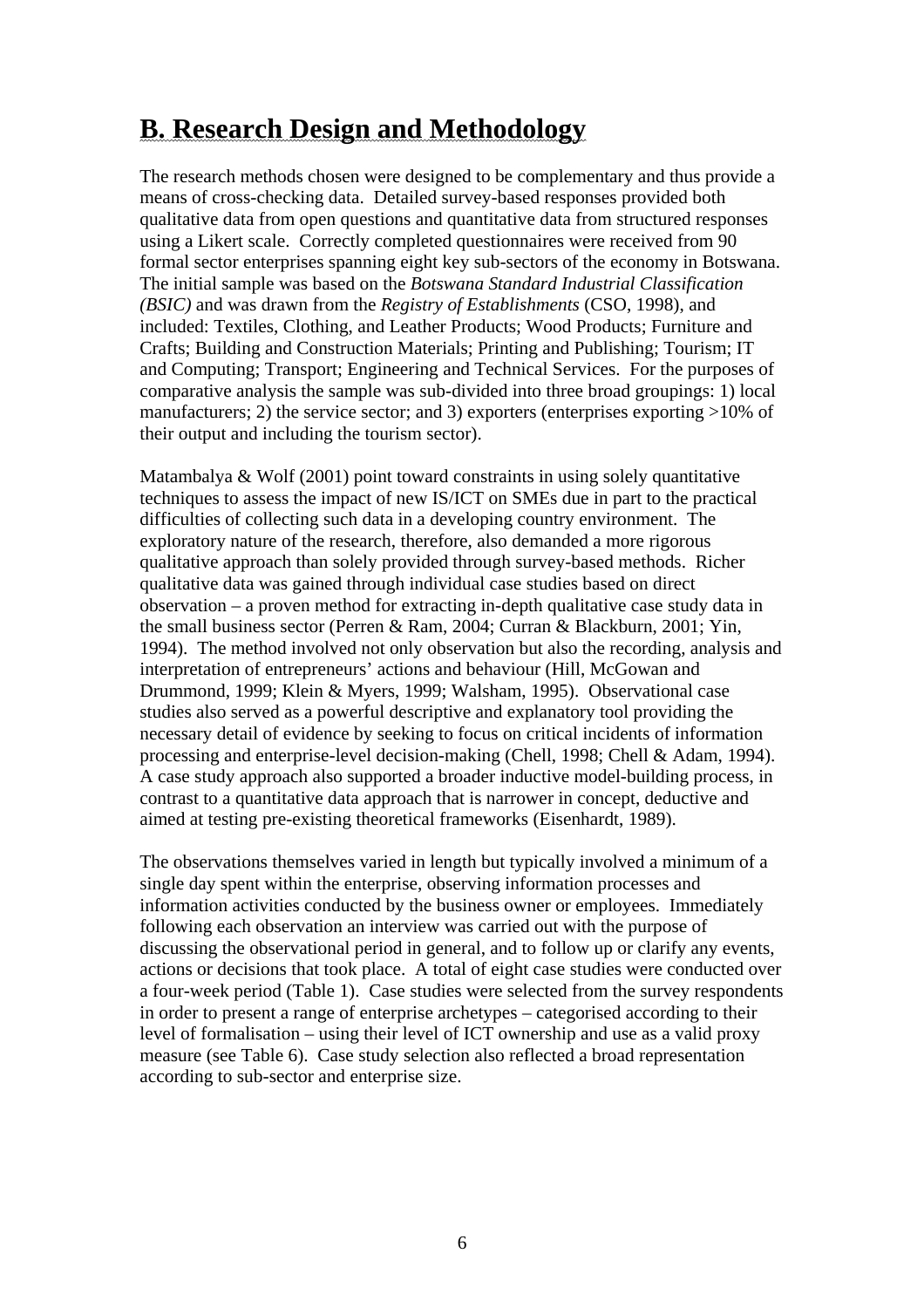| <i>Enterprise</i><br><b>Name</b>        | <b>IT</b> Archetype      | Main Activity<br>$(Sub\text{-}sector)$     | No of<br><b>Employees</b><br>(fte) | <b>Turnover</b><br>US\$<br>(97/98) |
|-----------------------------------------|--------------------------|--------------------------------------------|------------------------------------|------------------------------------|
| Ithuteng Tin Workshop                   | Non-IT user              | Crafts                                     | 3                                  | 1,000                              |
| <b>Festus Optical Works</b>             | Non-IT user              | Technical services                         | 2                                  | 1,850                              |
| Akanya                                  | Non-networked IT<br>user | Furniture<br>manufacturing                 | 28                                 | 180,000                            |
| <b>MMR</b> Engineering                  | Non-networked IT<br>user | Agricultural<br>equipment<br>manufacturing | 24                                 | 81,200                             |
| Modern Woodworks                        | Networked IT user        | Furniture<br>manufacturing                 | 22                                 | 180,000                            |
| <b>Tony Signs</b>                       | Networked IT user        | Sign printing                              | 5                                  | 39,000                             |
| PC Net                                  | Intensive IT user        | IT services                                | 4                                  | 90,000                             |
| <b>Gaborone Printing Works</b><br>(GPW) | Intensive IT user        | Printing and<br>publishing                 | 42                                 | 360,000                            |

Fte: full-time equivalent employee

#### **Table 1. Characteristics of Case Study Enterprises**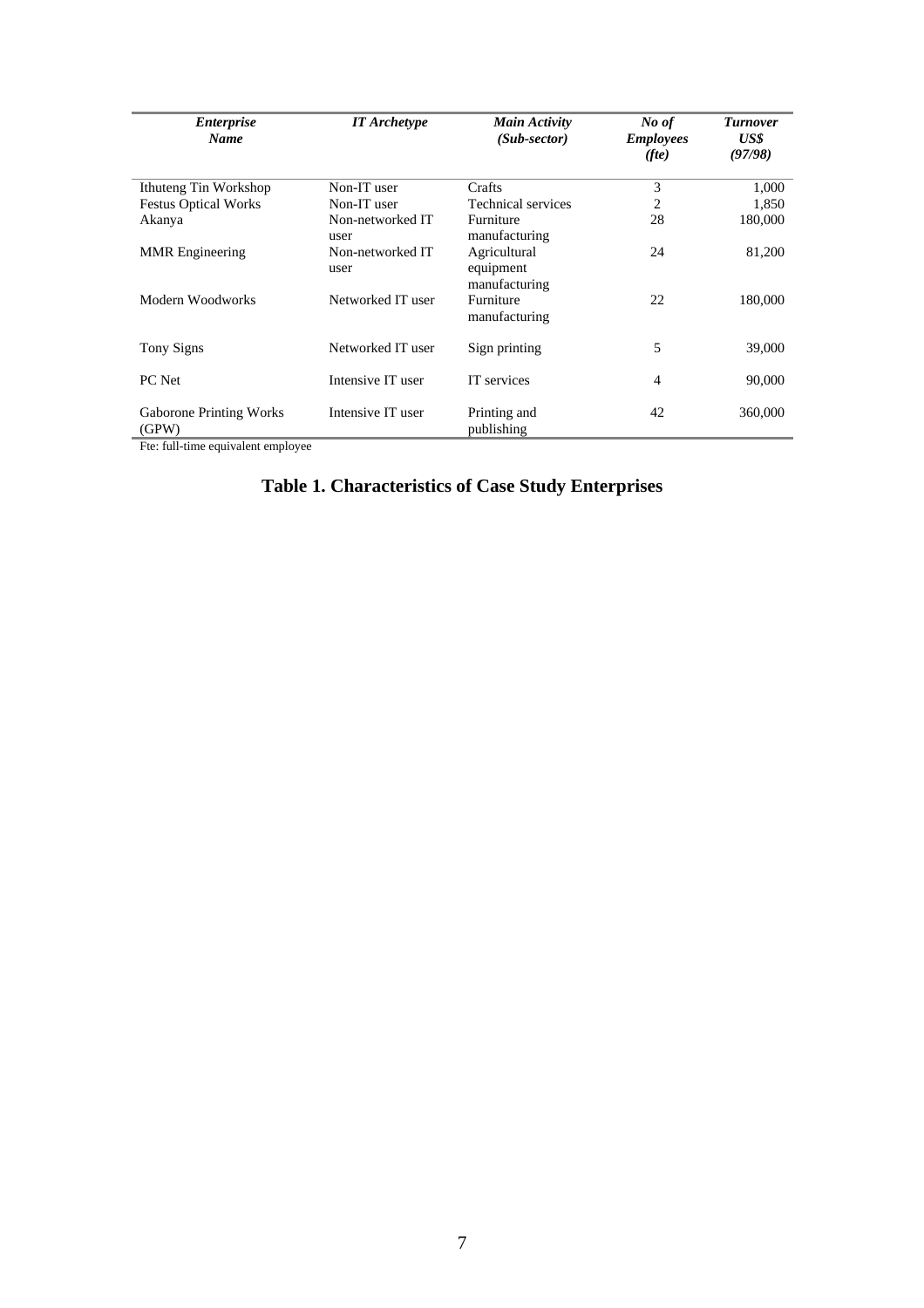# **C. Analysis of Research Findings**

#### **C1. The Dominant Role of Informal IS**

Overall, the evidence highlights the dominant influence of informal IS. Survey-based evidence reflected a strong bias towards the accessing of informal information and the use of informal information practices for its assessment and application. Results from the case study observations are summarised in Table 2, highlighting the key formal and informal information practices observed. These findings were corroborated by the broader findings of the survey, and generally fall into line with previous research indicating that entrepreneurs favour informal IS practices in developing countries (Van Bussell, 1998; Sarder, 1995).

| <b>Formal IS Practices</b>                                            | <b>Informal IS Practices</b>                                                                              |
|-----------------------------------------------------------------------|-----------------------------------------------------------------------------------------------------------|
| Use of market research, forward planning and marketing<br>techniques  | Reliance on market leads and referrals via informal<br>networks                                           |
| Independent advice, via external accountants or consultants           | Advice from family, friends and business<br>associates. Knowledge and experience of the<br>business owner |
| Links to external training bodies                                     | In-house, on the job training                                                                             |
| Links to larger suppliers – probably abroad                           | Dependence on local suppliers and local contact<br>networks for business inputs                           |
| Technical assistance from large suppliers or consultants              | In-house adaptation of technologies through<br>learning by doing                                          |
| Greater contact with business intermediaries and business<br>networks | Greater reliance on social and crossover networks                                                         |
| Greater use of published material via written reports/                | Greater use of interpersonal communication – word                                                         |
| handbooks/Internet, etc                                               | of mouth – non-recorded sources.                                                                          |
| Greater use of IT resources                                           | Little/no use of IT resources                                                                             |

#### **Table 2. Observed Characteristics of Formal and Informal Information Systems**

Interview data from the case studies suggested that business owners prefer information generated by informal sources because it tends to be in closest proximity, it is more highly trusted, and it is applicable to their existing knowledge base. It is also derived from sources that exhibit similar outlook and aspirations to that of the recipient. Respondents particularly emphasised the importance of informal leads and referrals for market access. Building a business reputation based on 'word of mouth' was seen as essential. Locating new customers is not normally dependent on receiving single leads but usually entails a long process of assembling a wide range of information, and following up leads in order to cultivate customer relationships.

Informal sources and channels were favoured by the respondents, as indicated in Tables 3 & 4 which present a list of sources and channels prioritised according to their level of importance. The findings show that internalised knowledge, customers, contacts outside Botswana, and family and friends are considered more important than formal and institutional sources, whilst personalised communications (either face-to-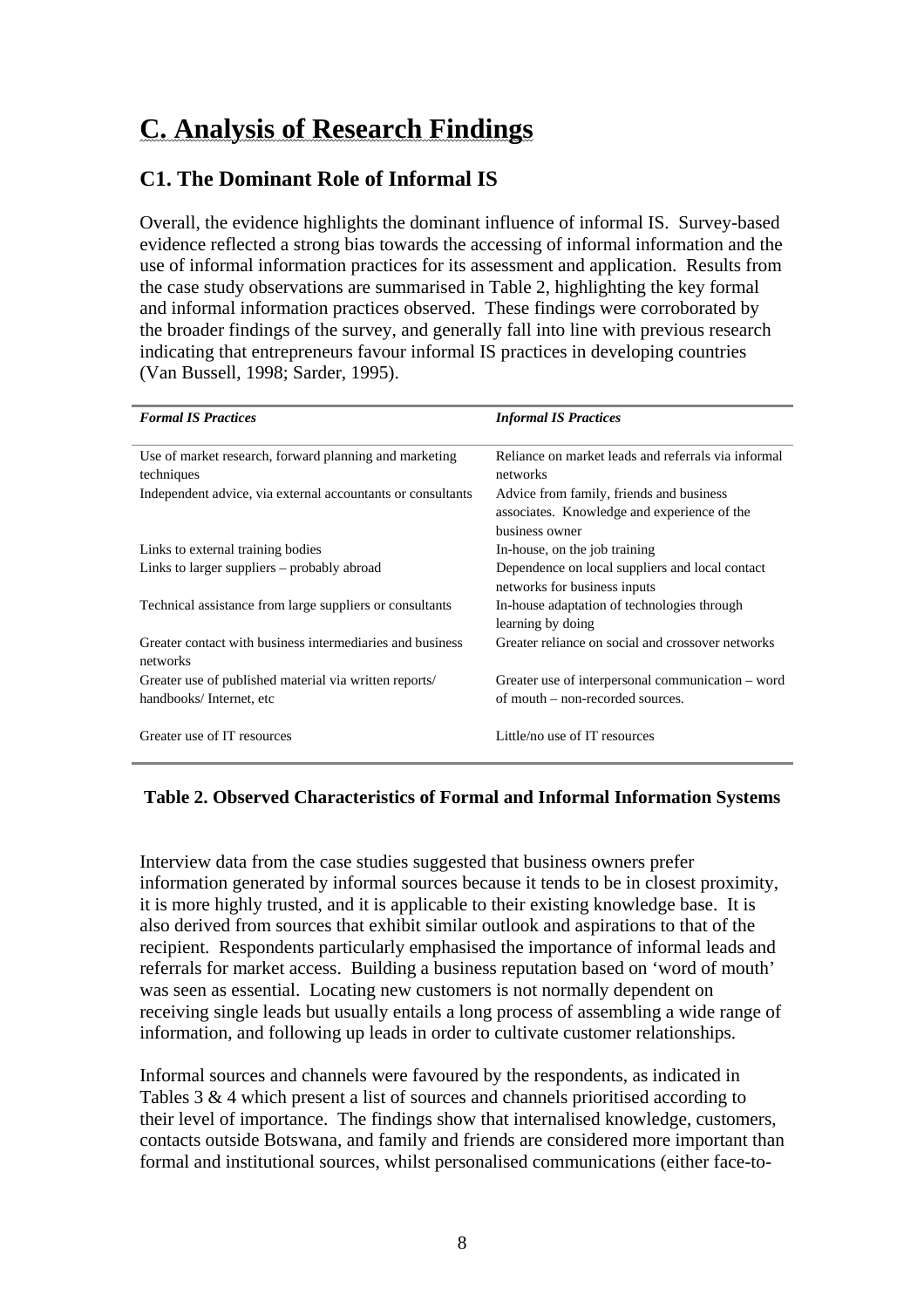| <b>Information</b><br><b>Source</b>   | % of sample<br>for which<br>source was<br>'essential' or<br><i>'very</i><br><i>important</i> ' | % of sample<br>for which<br>source was<br>'essential' or<br><i>'very</i><br><i>important</i> ' | % of sample<br>for which<br>source was<br>'essential' or<br><i>'very</i><br><i>important</i> ' |  |
|---------------------------------------|------------------------------------------------------------------------------------------------|------------------------------------------------------------------------------------------------|------------------------------------------------------------------------------------------------|--|
|                                       | Service sector                                                                                 | Local<br>manufacturers                                                                         | Exporters                                                                                      |  |
| Knowledge of<br>the business<br>owner | 88%                                                                                            | 81%                                                                                            | 73%                                                                                            |  |
| Local customers                       | 49%                                                                                            | 50%                                                                                            | 33%                                                                                            |  |
| Contacts outside                      | 13%                                                                                            | 19%                                                                                            | 60%                                                                                            |  |
| <b>Botswana</b>                       |                                                                                                |                                                                                                |                                                                                                |  |
| Family and<br>friends                 | 35%                                                                                            | 22%                                                                                            | 40%                                                                                            |  |
| Government<br>organisations           | 9%                                                                                             | 50%                                                                                            | 23%                                                                                            |  |
| Local suppliers                       | 19%                                                                                            | 34%                                                                                            | 27%                                                                                            |  |
| Banks/<br>consultants                 | 14%                                                                                            | 44%                                                                                            | 13%                                                                                            |  |
| Journals/<br>handbooks                | 26%                                                                                            | 22%                                                                                            | 20%                                                                                            |  |
| <b>NGOs</b>                           | 6%                                                                                             | 41%                                                                                            | 13%                                                                                            |  |
| Competitors                           | 12%                                                                                            | 19%                                                                                            | 20%                                                                                            |  |
| Internet/<br>databases                | 26%                                                                                            | 9%                                                                                             | 13%                                                                                            |  |

face or via telecommunication networks) were the channels most used by entrepreneurs.

#### **Table 3. Respondents' Prioritisation of Importance of Information Sources**

|                                      | <b>General business communications</b>          |                                                 |                                                 | <b>Communications with customers</b>         |                                                 |                                                 |
|--------------------------------------|-------------------------------------------------|-------------------------------------------------|-------------------------------------------------|----------------------------------------------|-------------------------------------------------|-------------------------------------------------|
| <b>Information</b><br><b>Channel</b> | % of sample<br>using<br>channel<br>'very often' | % of sample<br>using<br>channel<br>'very often' | % of sample<br>using<br>channel<br>'very often' | % of sample<br>using channel<br>'very often' | % of sample<br>using<br>channel<br>'very often' | % of sample<br>using<br>channel<br>'very often' |
|                                      | <b>Services</b>                                 | Local<br>manufacturers                          | Exporters                                       | <b>Services</b>                              | Local<br>manufacturers                          | Exporters                                       |
| Face to face<br>meetings             | 67%                                             | 69%                                             | 66%                                             | 86%                                          | 84%                                             | 80%                                             |
| Postal service                       | 30%                                             | 15%                                             | 13%                                             | 6%                                           | 0%                                              | 7%                                              |
| Telephone<br>fixed line              | 72%                                             | 72%                                             | 80%                                             |                                              |                                                 |                                                 |
| Fax                                  | 69%                                             | 63%                                             | 73%                                             | 16%                                          | 22%                                             | $-40%$                                          |
| Telephone<br>mobile                  | 37%                                             | 18%                                             | 20%                                             |                                              |                                                 |                                                 |
| Email/<br>Internet                   | 47%                                             | 3%                                              | 20%                                             | 9%                                           | 9%                                              | 13%                                             |
| Radio                                | 12%                                             | 0%                                              | 0%                                              | 6%                                           | 12%                                             | 7%                                              |
| Bill-boards                          | N/A                                             | N/A                                             | N/A                                             | 6%                                           | 29%                                             | 0%                                              |
| Printed<br>material                  | N/A                                             | N/A                                             | N/A                                             | 14%                                          | 29%                                             | 20%                                             |

**Table 4. Respondents' Prioritisation of Importance of Information Channels**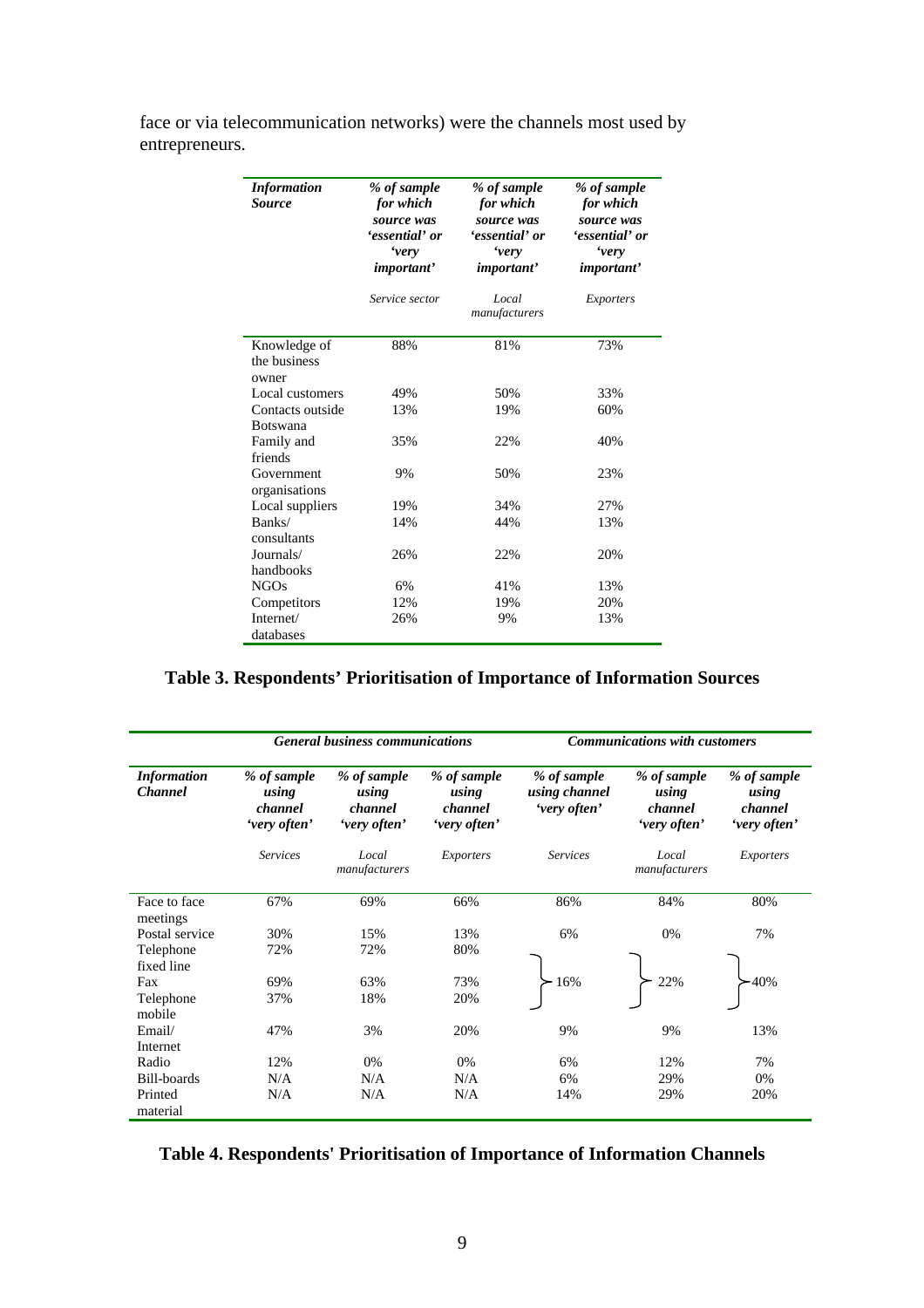It is noticeable that there were some variations between market sectors, with local manufacturers tending to place higher priority on institutional sources such as information accessed from government extension services and local enterprise support agencies.

Individual incidents observed from the case studies confirmed the picture that emerged from the survey data. The content of informal information was observed to be more appropriately presented and was often more timely than formal information. It cost less to access and apply and was provided within the social and personal context needed to supply details about trust (Fafchamps, 1999; Barr, 1998). It also tended to be more flexible than formal information and easier to interrogate for greater or more customised details.

However, it was also observed that the use of informal information presented negative aspects. For example, for accessing business inputs there was a high level of dependency on informal information sourced through networks of family and personal acquaintances. In many instances, the quality of such information proved to be particularly poor in terms of accuracy and completeness. Informal information was also more vulnerable to loss and misinterpretation, and harder to pass on to others than formal information. Additionally, unlike formal information, it tended to restrict enterprises to doing business and gaining knowledge within their direct-contact network.

Here, then, lies a paradox for many enterprises. Informal information and informal information systems represent a critical resource but they can also restrict enterprise development.

#### **C2. Formalisation of Information Systems**

Entrepreneurs had an intrinsic understanding of the value of informal IS but their needs were expressed primarily in terms of greater inputs of formal information content, and greater use of formal IS practices. This was reflected in the survey, where more than half of the respondents stated their needs for more formalised forms of information as 'essential' or 'very important' across all the information categories specified. Less than half of the respondents had been able to successfully access the information they needed (Table 5).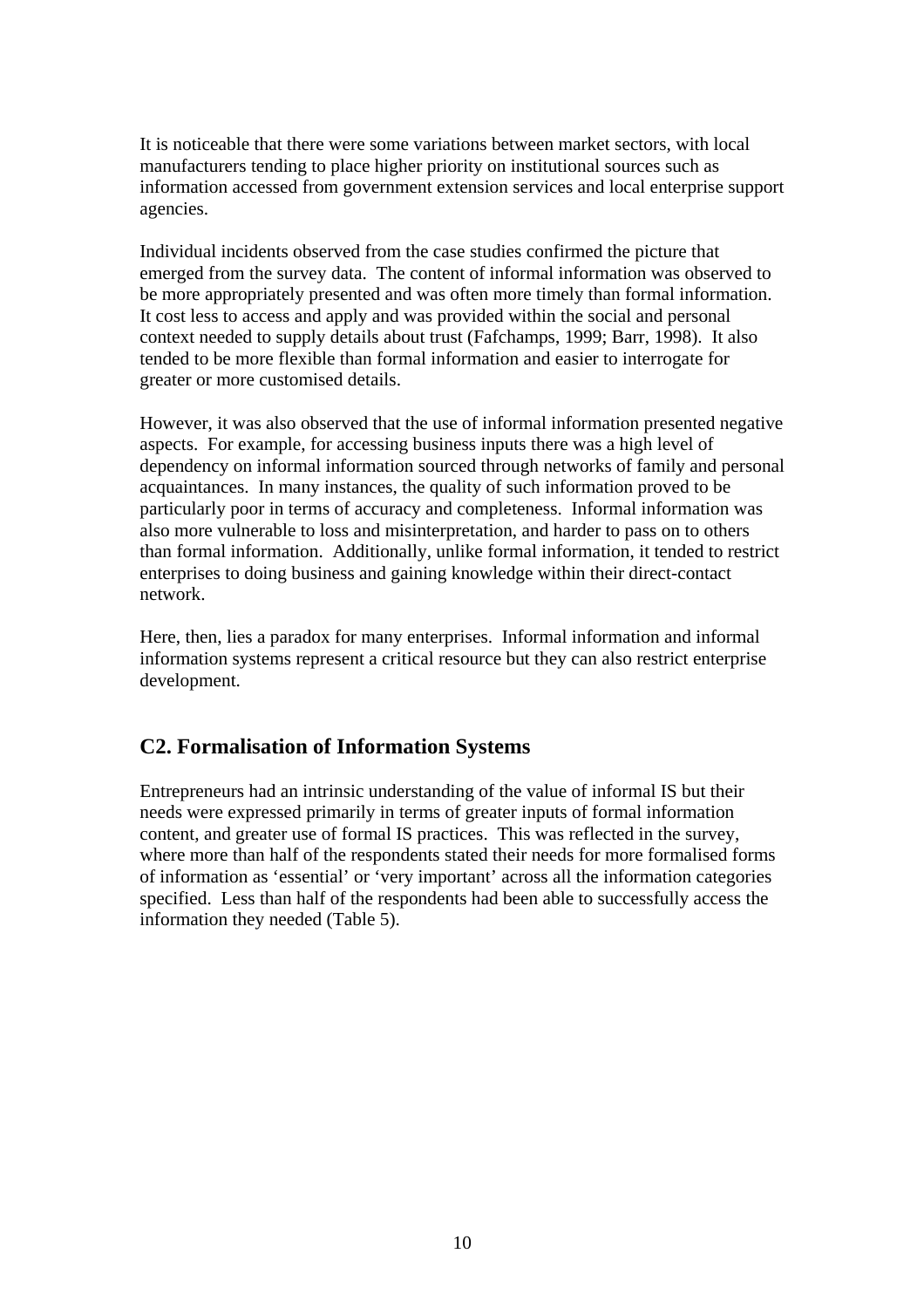| <b>Information</b><br>category | % of sample for<br>which<br>information<br>needs were<br>'essential' or<br>'very important' | % of sample for<br>which<br>information<br>needs were<br>'essential' or<br>'very important' | % of sample for<br>which<br>information<br>needs were<br>'essential' or<br>'very important' | % of total sample<br>for which<br>information<br>needs were<br>'essential' or<br>'very important' | % of <u>total</u><br>sample that<br><i><b>had been</b></i><br>able to obtain'<br><i>information</i><br>needed |
|--------------------------------|---------------------------------------------------------------------------------------------|---------------------------------------------------------------------------------------------|---------------------------------------------------------------------------------------------|---------------------------------------------------------------------------------------------------|---------------------------------------------------------------------------------------------------------------|
|                                | Local<br>manufacturers                                                                      | <b>Exporters</b>                                                                            | Service sector                                                                              | All sectors                                                                                       | All sectors                                                                                                   |
| Management/                    | 84%                                                                                         | 80%                                                                                         | 72%                                                                                         | 77%                                                                                               | 31%                                                                                                           |
| staff training                 |                                                                                             |                                                                                             |                                                                                             |                                                                                                   |                                                                                                               |
| New local                      | 84%                                                                                         | 67%                                                                                         | 65%                                                                                         | 72%                                                                                               | 21%                                                                                                           |
| customers                      |                                                                                             |                                                                                             |                                                                                             |                                                                                                   |                                                                                                               |
| New technology                 | 78%                                                                                         | 53%                                                                                         | 67%                                                                                         | 68%                                                                                               | 32%                                                                                                           |
| Sources of                     | 90%                                                                                         | 67%                                                                                         | 49%                                                                                         | 65%                                                                                               | 28%                                                                                                           |
| finance                        |                                                                                             |                                                                                             |                                                                                             |                                                                                                   |                                                                                                               |
| Existing<br>customers          | 88%                                                                                         | 47%                                                                                         | 49%                                                                                         | 62%                                                                                               | 51%                                                                                                           |
| Land/premises                  | 72%                                                                                         | 47%                                                                                         | 56%                                                                                         | 60%                                                                                               | 14%                                                                                                           |
| Laws and                       | 69%                                                                                         | 47%                                                                                         | 46%                                                                                         | 53%                                                                                               | 49%                                                                                                           |
| regulations                    |                                                                                             |                                                                                             |                                                                                             |                                                                                                   |                                                                                                               |
| New staff                      | 34%                                                                                         | 53%                                                                                         | 58%                                                                                         | 48%                                                                                               | 30%                                                                                                           |
| <b>Export markets</b>          | 40%                                                                                         | 67%                                                                                         | 28%                                                                                         | 38%                                                                                               | 3%                                                                                                            |

#### **Table 5. Prioritisation of Formal Information Needs**

For example, 68% of the total questionnaire sample of 90 enterprises stated they had needs for information about new technology in their businesses that were essential or very important, but only 32% had been successful in fulfilling those needs through their existing sources and channels. There appeared to be two root causes of this 'information needs gap'. Information relating to management skills training, skilled employees, availability of land/premises, export markets and technical expertise was difficult to obtain primarily because it was in short supply locally. For example, entrepreneurs were unable to get local information on skilled workers because so few of those workers existed. In contrast, difficulty in obtaining information relating to finance and new local customers (and to a lesser extent laws and regulations) related more to lack of access than lack of availability. This was illustrated in relation to finance, where difficulties in accessing information resulted from barriers erected by lending institutions and the lack of capacities to effectively search out and acquire such information on behalf of business owners.

Survey results also suggested important sectoral differences governing the information needs of enterprises. Two particular points can be made. First, manufacturers that serve domestic markets (non-exporting manufacturers) had an overall higher level of information needs. This reflected their continuing struggle to survive: finding difficulties across all information categories. By contrast, servicebased enterprises and manufacturing exporters had gone beyond the basics of survival. They required information for growth through new skills and new markets, and they already had many information-handling capacities that the other enterprises did not. It was also apparent that information needs were greatest for enterprises which were smaller in size, oriented toward domestic markets and which were overwhelmingly dependent on single customers (especially for those with high dependency on public procurement). However, because of their greater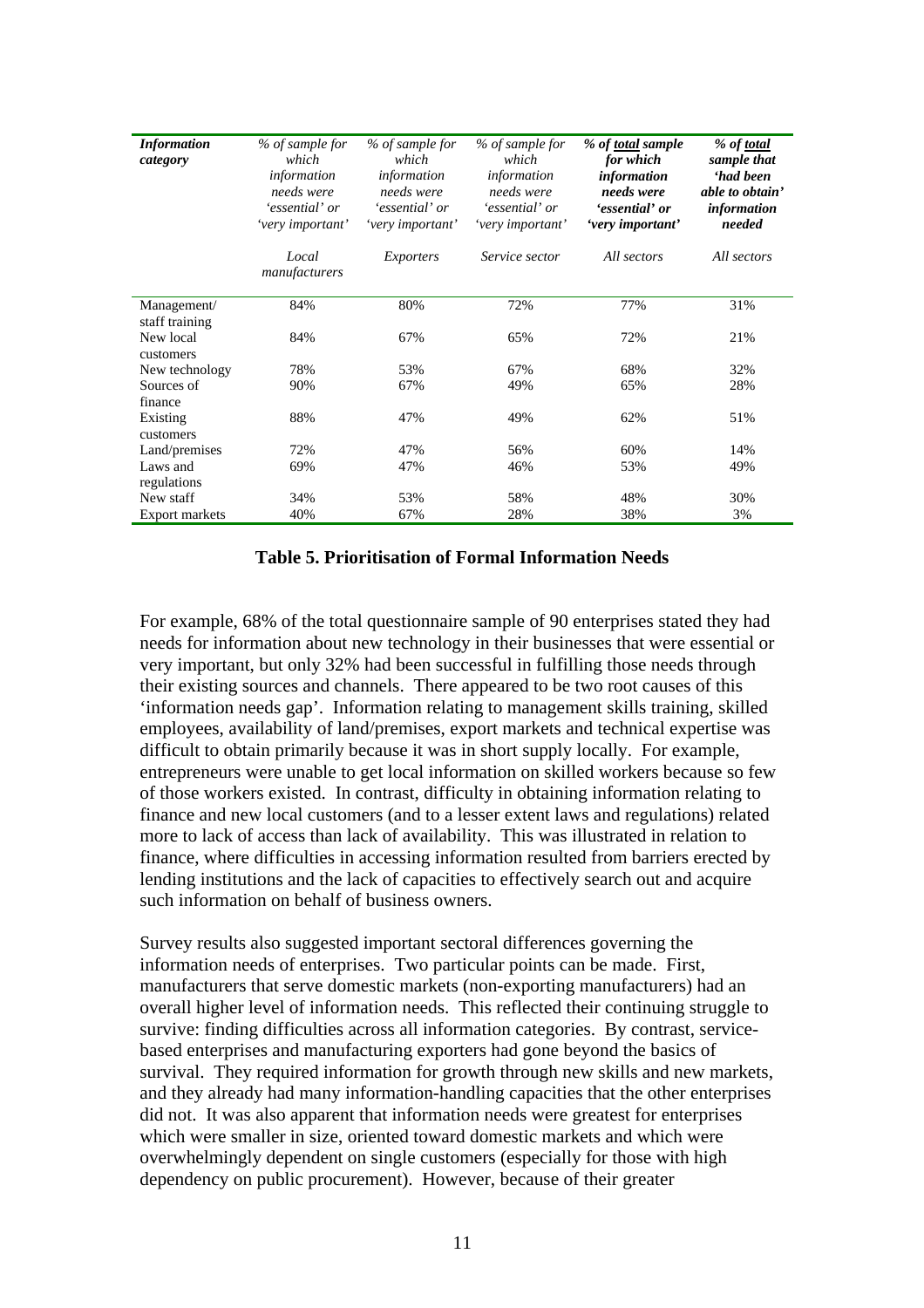sophistication, exporters, larger enterprises and those with a diversified customer base, actually needed far more information to run their businesses and formal information and IS practices were of greater value to this type of enterprise.

Individual case studies highlighted clear limits to informal information systems. There are two aspects to this. Firstly, limits of capacity – the point where the enterprise is unable to effectively process the amount of information that is being generated, requiring greater use of formal IS. Secondly, limits to compatibility – between the functioning of internal IS and external requirements – primarily the need to achieve compatibility with the systems of key customers and suppliers. For example, enterprises with close relationships with suppliers benefited from increased access to formal information – such as through technical back up and support, as well as knowledge inputs via tailored training programmes supplied by vendors.

*Case Study Example: GPW specialises in offset lithographic printing as well as handling upstream printing processes including layout, typesetting and desktop publishing (DTP). Suppliers played a key role in formalising IS for GPW. An investment of US\$72,000 was made in Apple DTP and printing technology, purchased from the local Apple Centre. This enabled GPW to receive technical back up and support after installation, as well as knowledge inputs via a structured training programme delivered by a DTP specialist. A second example concerned material inputs (paper, plates, film, etc) purchased in Botswana from a sole supplier – Copy One. The supplier was able to hold a full range of material stocks that cover all GPW customer requirements. This helped to keep GPW inventories low. GPW had access to the Copy One stock list via email, giving rise to efficient information exchange and timely delivery. Such close relationships with suppliers has enabled GPW to formalise internal information systems, making effective use of IT across a wide range of business processes, including ordering, upstream DTP, delivery, invoicing and customer records. There was also a market cost driver that demanded more efficient IS in order to adequately control the low margins and high overheads associated with the printing sector.* 

Such formalisation processes tend to be enterprise- and sector-specific and, overall, the evidence demonstrated that unique patterns of formalisation were specific to individual enterprises. However, common factors were also observed:

- Firstly, there was raised demand for an increased volume and complexity of information as the value of information was recognised.
- Secondly, there was a diminution of information needs gaps for externally sourced information, as internal capacity to meet information needs rose. This was reflected in the survey results that strongly indicated that the knowledge and experience of the business owner was considered to be the most important source of business information (Table 3).
- Thirdly, and most noticeably in the case studies, there was a greater emphasis on the external communication of information through key business linkages. This was often reflected in a shift from reliance on looser social networks to more formal business linkages. There was also a tendency for enterprises to move away from non-commercial institutional linkages (e.g. via enterprise-support agencies) to commercial institutional linkages (e.g. via trade missions).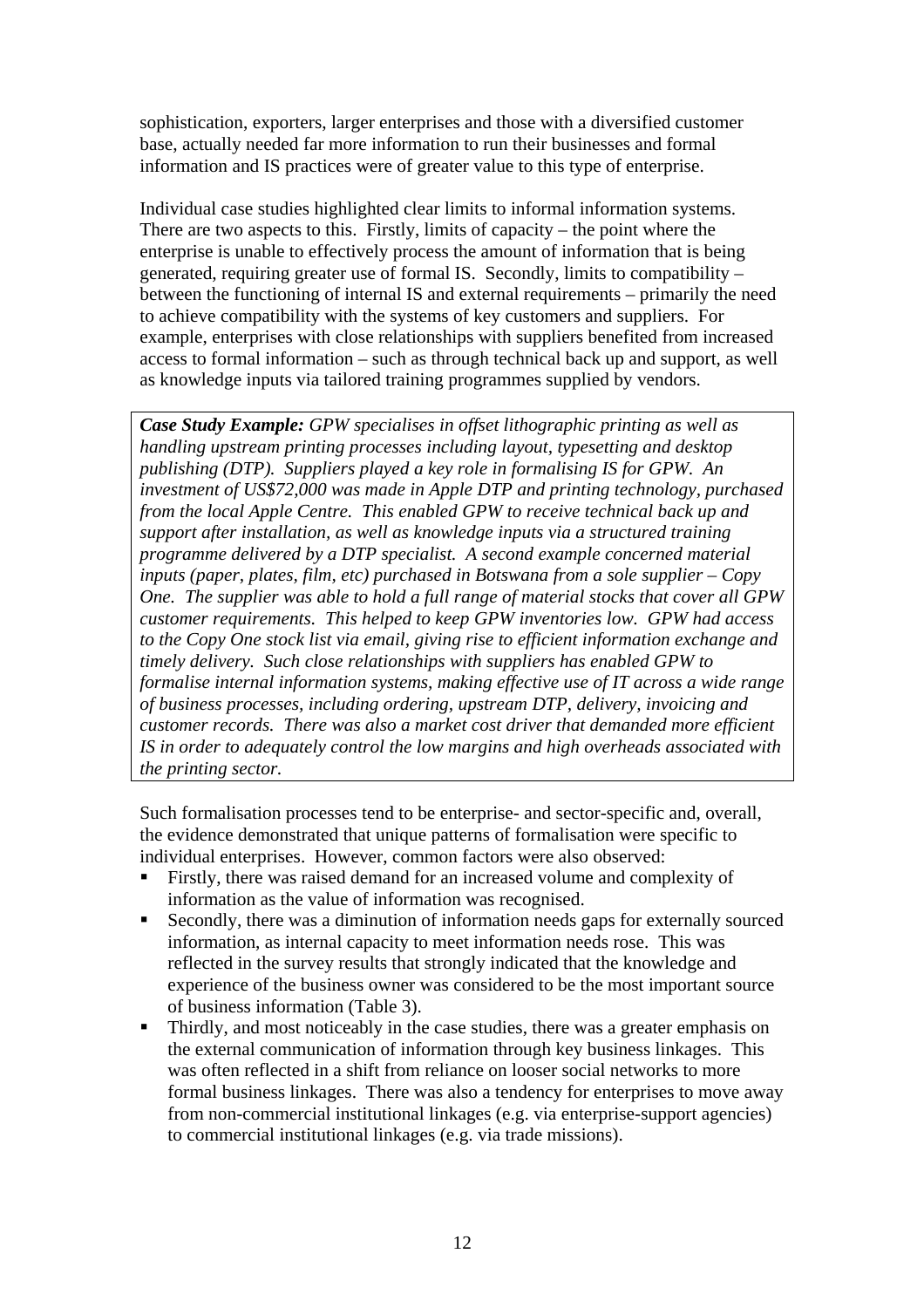The influence of key business linkages on the process of formalisation was particularly profound in most cases. This transition from reliance on looser networks to stronger linkages was required both to access formal sources of business inputs and to access distant and/or larger customer markets. Strong commercial external linkages were identified to be the most effective. For example, pressure from suppliers or competitors, market linkages with existing ICT users, and value chain processes amenable to computerisation, etc. Evidence suggested that such linkages were able to provide and combine a wider breadth of knowledge and experience – leading directly to internal IS (and ICT) innovations.

*Case study example: Modern Woodworks (MW) had built up a good reputation as a local sub-contractor and established contractual linkages with South African-based main contractors and materials suppliers. Modern Woodworks – as the subcontractor – worked on the basis of detailed specifications, drawings and bills of quantities specified by the main contractor, as well as receiving formal information inputs from suppliers – quotations, bills of quantities, catalogues, etc. Modern Woodworks was often required to put together quotations very quickly, in response to the narrow deadlines of the main contractors. Their suppliers were able to prepare detailed bills of quantities on the basis of contractor specifications – cutting down significantly on MW workload for submission of tenders. This taught MW how to deal effectively with contractors, and to organise their internal information systems in an effective way that was compatible with both their suppliers and their customers.* 

Of particular benefit were strong linkages to regional sources. For example, local information sources concerning repair, maintenance and servicing of specialist equipment were very limited. There were a number of instances when business owners had to travel to South Africa in order to obtain the necessary information about spare parts and/or technical assistance. Enterprises with market linkages outside Botswana – such as in the export and tourist sector – had considerable advantages in accessing such specialist information. On the other hand, local entrepreneurs serving domestic markets remained limited in their scope – relying to a greater extent on information sourced through local business support structures.

#### **C3. Factors Influencing Use of ICT Resources**

The extent of ownership and use of ICTs within enterprises can be utilised as a valid proxy indicator for the extent of formalisation. Enterprises were categorised according to the extent to which they had progressed up an ICT adoption ladder comprising four stages – non-users; non-networked users; networked users and intensive users (in line with the approach used by Southern & Tilley, 2000). These are termed ICT archetypes and are outlined in more detail in Table 6.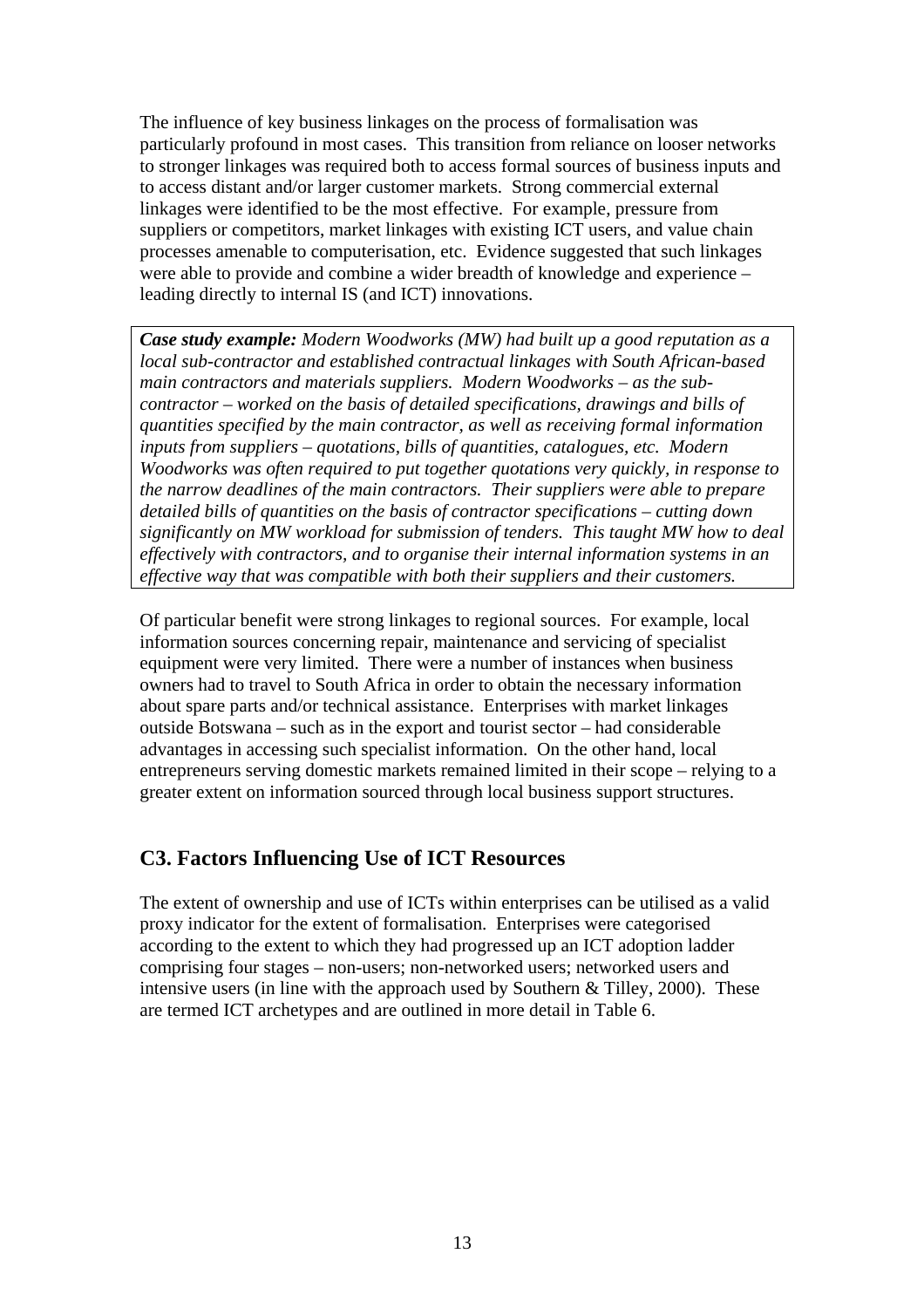| <b>ICT</b>                        | <b>ICT Resources</b>                                                                                                                                                         | <b>Usage Characteristics</b>                                                                                                                                                                                                                                                                    | <b>Key Constraints</b>                                                                                                                                                                        |
|-----------------------------------|------------------------------------------------------------------------------------------------------------------------------------------------------------------------------|-------------------------------------------------------------------------------------------------------------------------------------------------------------------------------------------------------------------------------------------------------------------------------------------------|-----------------------------------------------------------------------------------------------------------------------------------------------------------------------------------------------|
| <b>Archetype</b>                  | (% of sample shown in<br>brackets)                                                                                                                                           |                                                                                                                                                                                                                                                                                                 |                                                                                                                                                                                               |
| Non-Users                         | Enterprises make no use of<br>computers, but have<br>access (direct or indirect)<br>to telecommunication<br>services, primarily<br>telephone and fax (20%).                  | Approximately 75% of<br>this group used telephone<br>and fax on a regular basis.<br>25% had no direct access<br>to telecommunication<br>networks.                                                                                                                                               | Lack of finance.<br>Lack of management and<br>workforce skills.<br>(Over 90% of business<br>owners regarding them as<br>critical or very important)                                           |
| Non-<br>Networked<br><b>Users</b> | Enterprises have one or<br>more computers on their<br>premises, but with no<br>external network<br>connections (28%).                                                        | 24% had computerised<br>basic business functions<br>such as customer<br>invoicing and internal<br>accounting systems.<br>Computer systems were<br>largely used for general<br>administrative activities,<br>76% making use of word<br>processing applications<br>and 44% using<br>spreadsheets. | Over 90% regarded lack of<br>finance and management/<br>employee skills as key<br>constraints.<br>(50% also regarded<br>upgrading computer<br>systems as being critical to<br>their business) |
| Networked<br><b>Users</b>         | Enterprises with one or<br>more stand-alone<br>computers (i.e. no internal<br>networking) but with an<br>external email/Internet<br>connection (23%).                        | 86% used computer-based<br>systems for company<br>accounts, 73% for sales<br>and invoicing, but under<br>50% for other categories<br>such as wages/salaries and<br>inventories.<br>Email was used on a<br>regular basis by 91% and<br>59% used Internet access<br>very often.                   | Lack of workforce/<br>management skills.<br>Problems of sustaining/<br>increasing sales.<br>(Only 27% described<br>financial constraints as<br>critical)                                      |
| Intensive<br>Users                | Enterprises that utilise two<br>or more computers that are<br>networked. They have<br>email/Internet connectivity<br>and are also connected to<br>an internal network (29%). | High levels of computer-<br>based processes across all<br>business functions<br>including: accounting and<br>customer invoicing (80%);<br>inventories, customer and<br>supplier records (60%);<br>use of Internet (77%);<br>business/project planning<br>$(69\%).$                              | Lack of workforce skills.<br>Problems of sustaining/<br>increasing sales.<br>Lack of product/service<br>innovation.                                                                           |

#### **Table 6. Degree of Formalisation According to ICT Archetypes: Usage Characteristics and Key Constraints**

Survey data indicated that the ownership of ICT resources by enterprises is extremely variable, suggesting their use is governed by multiple influences. Overall, there was no relationship between ownership of ICT resources and enterprise size according to number of employees, except to note that the majority of ICT users amongst the sample had more than five employees. However, when enterprises were categorised according to annual turnover, there was a far greater degree of correlation. The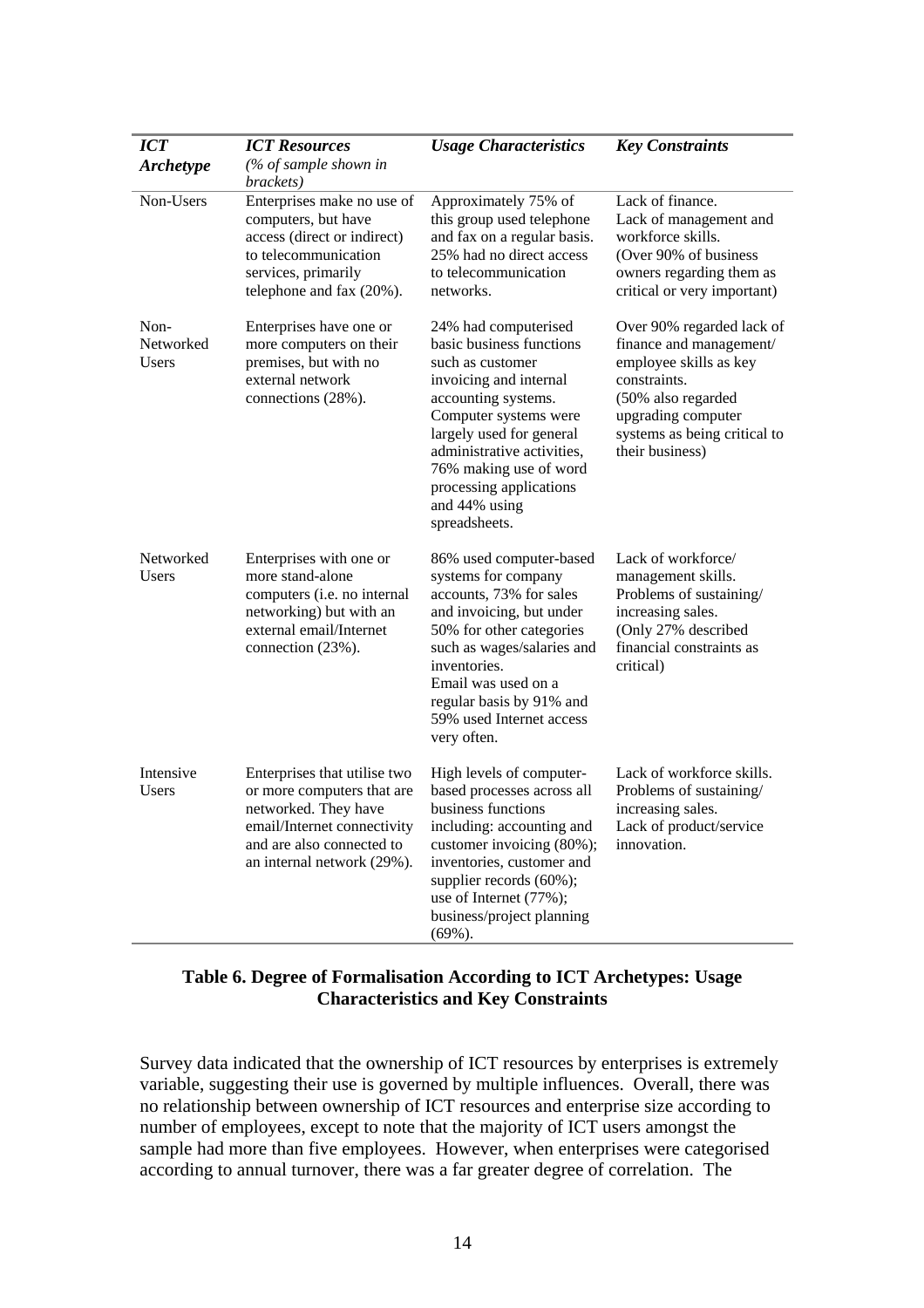majority (79%) of networked and intensive users had turnovers in excess of US\$90,000 per annum, whilst the majority (62%) of non-users and non-networked users had turnovers of less than US\$90,000 per annum. All enterprises surveyed with annual turnovers less than US\$18,000 were non-users. Survey responses also highlighted lack of investment resources as a key factor constraining use of ICT. However, results varied according to market sector. Lack of financial resources was regarded as a critical constraint by 88% of non-exporting manufacturers, compared with only 30% of service-based enterprises and 26% of manufacturing exporters (including the tourist sector).

Findings suggest that the threshold for ownership and use of ICT resources is primarily financial. However, actual levels of take up were associated with three further factors. The first is market sector. Levels of ICT use were very low in all the manufacturing sectors covered – textiles and clothing, building materials, furniture and fabrication – irrespective of other variables such as enterprise size, the educational level of the entrepreneur, and the form of ownership. In contrast, the use of ICT was fast becoming a minimum requirement for survival in the market for manufacturing exporters, the tourist sector and domestic service sub-sectors. For example, in more advanced sectors, a strong Internet presence was already becoming a powerful and relatively cheap marketing tool, both for raising the profile of the business and for rapid dissemination of information to potential and existing clients at home and abroad.

It appears, therefore, that for enterprises that are able to reach the financial threshold, their degree of use of ICT resources is highly dependent on the nature of the subsector in which they operate. Within sub-sectors, factors likely to determine usage were observed to be twofold. First, the extent to which ICT is integrated within the primary value chain of individual sectors (for example, a high degree of integration is found in printing and publishing and in engineering services). Secondly, the maturity of backward and/or forward linkages with suppliers and/or customers that may already be using ICT effectively (as in the ICT sector, tourism or the export sector).

A second influencing factor concerned the form of ownership and control. There was some evidence that citizens were less likely to be ICT users but only among nonexporting manufacturers. Among a sub-sample of citizen-owned non-exporting manufacturing enterprises (with a greater than US\$18,000 annual turnover), 53% were non-users. In contrast, amongst a matched sub-sample of non-citizen-owned enterprises the figure was only 6%. For service-based enterprises and exporters (including the tourist sector) no significant differences in ICT use were observed according to the form of ownership.

A third key influencing factor concerned available skills and competencies. This was reflected in the survey, which identified human resource-based factors as the most prevalent business constraint. Respondents most often stated poor existing management skills, lack of access to improved management skills, the inability to acquire and retain skilled workers, or the lack of access to skills training as their most significant constraints with little or no variation according to market sector. In line with previous studies conducted in Africa (summarised by Kiggundu, 2002) this study was not able to come to any definitive conclusions with regard to the influence of formal education and training. Among the networked and intensive users surveyed,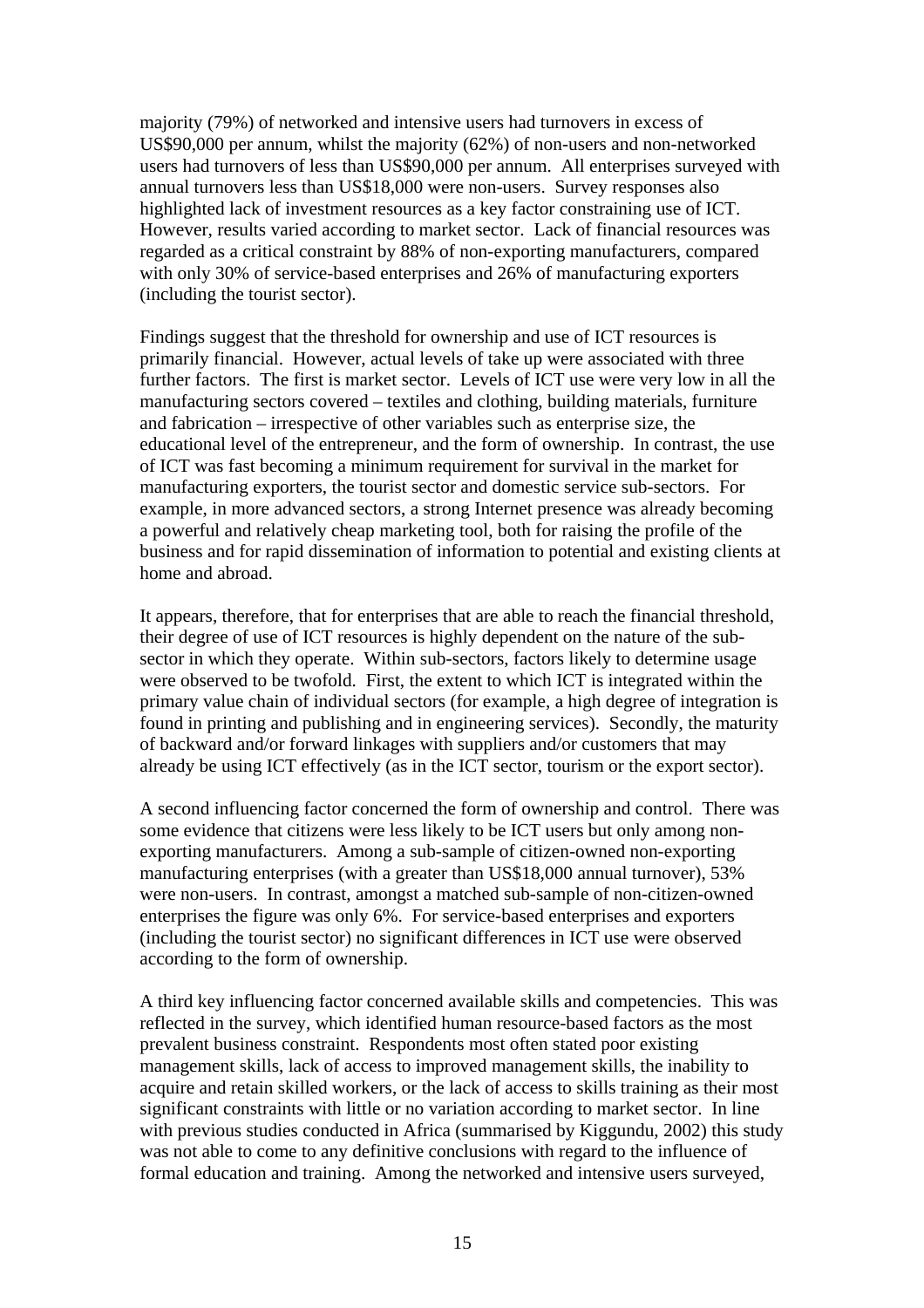all bar one of the respondents was educated to senior secondary level and above. However, 50% of respondents who were non-users were similarly qualified. This reflected an overall bias toward educated entrepreneurs in the sample response, but it may also indicate that high levels of education are not always and necessarily a spur to utilising modern business tools: issues of turnover and sub-sector are more important. The findings of this study also suggest that proprietors are generally not inclined to seek ICT-related training either for themselves or their employees, even though enhanced managerial and technical skills are a strong perceived need. Reasons for this were highlighted in the case study interviews, and included lack of time and resources to pursue such training, and a perception that the training on offer locally does not fulfil business needs.

Simple measures of ownership or use of ICT resources do not of course indicate whether or not those resources are being used effectively. In general terms, evidence suggested that those enterprises that had progressed further up the adoption ladder, to being either networked or intensive users, were making more effective use of ICT resources across a wider range of business processes (Table 6). Over 80% of intensive and networked users had computerised accounting and customer invoicing systems. Most other business functions, such as inventories, customer and supplier records, were computerised in approximately 60% of cases. The Internet was used very or quite often by 77% of these enterprises, and computers were widely used for more complex business activities such as project planning. In contrast, nonnetworked users (those using stand-alone computers with no external network connections) tended to be using their ICT resources less effectively – primarily using word processing and spreadsheets for administrative purposes. 39% of the respondents in this group also stated that they made no everyday use of basic applications, despite having a computer located on their business premises.

It was also the case that business owners tended to prioritise investment in, often inappropriate, computer-based accounting packages rather than information valueadding applications that supported customer-facing processes. For example, all categories of users prioritised 'off-the-shelf' computer applications for accounting, sales and invoicing ahead of applications for customer records and marketing.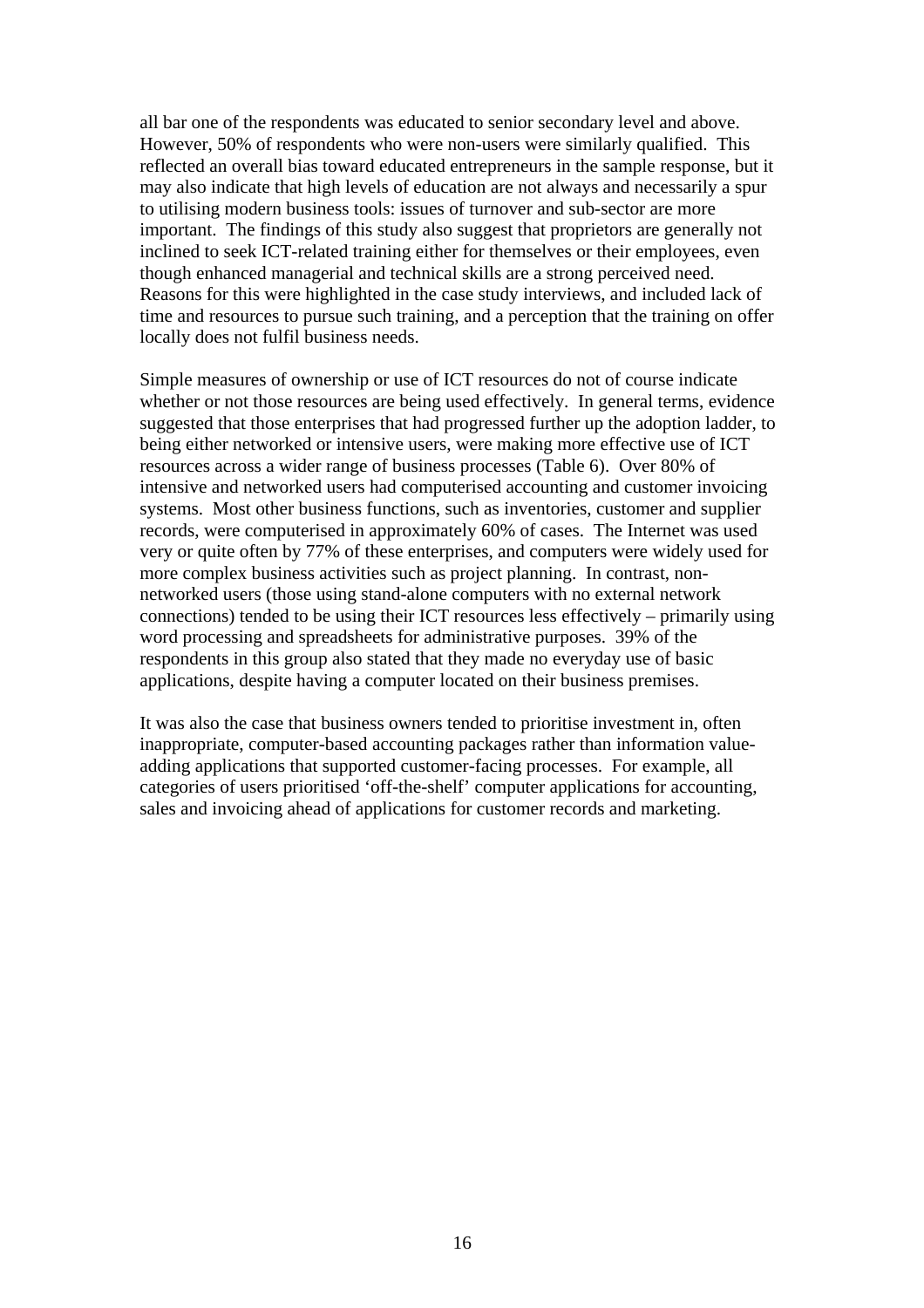# **D. Conceptual Observations**

This research sought to investigate the relative importance of formal and informal information as a precursor to assessing the factors that influence formalisation of information systems (IS) and use of information and communication technology (ICT) in small and medium enterprises in a developing country environment – taking Botswana as a case study.

Most enterprises favour informal information and make use of informal information practices but their needs are voiced primarily in terms of formal information. Information needs are, however, inextricably linked to resource needs. When business owners voice their needs for information, they are really voicing their needs for resources – such as finance, technology and markets. For most enterprises these primary needs are also representative of prioritised business constraints, and as pointed out by Moyi (2003) they are of a considerably greater magnitude for SMEs in developing countries. Thus the ability to command resources – both tangible and intangible – should be considered of greater importance than the ability to access information.

Formality or informality was also found to be a less important factor than the quality attributes assigned to information. Heeks (1999) defines information quality according to whether it is complete, accurate, relevant, timely and appropriately presented – attributes that make information accessible, intelligible and useful to the recipient. On this basis, case study evidence suggested that informal information has a tendency to be more appropriately presented, whereas formal information tends to be more accurate. Informal information may be timely, but formal information may be more complete, and relevance varies considerably.

It is clear, however, there is a large unmet demand for formal information, and a need to move away from wholly informal IS practices and move towards more effective use of IS (and ICT). Personal and social networks remain largely inadequate for creating the critical mass of information required to stimulate internal IS development. In line with previous studies, this study also points toward a degree of crossover between the personal and business networks that act as information providers, and both can act as conduits for informal, as well as formal, information (Sawyerr, McGee & Peterson, 2003; Greve & Salaff, 2003; Van Bussel, 1998). The cultivation of such *crossover networks* brings both advantages and disadvantages for entrepreneurs. For market access they are essential, but they can constrain access to business inputs. It is clear, therefore, that both formal and informal information and information systems must play a role in successful enterprise growth and development. The creation of a balance between formal and informal information appears to be a key requirement.

The evidence concerning the influence of internal and external factors on formalisation of IS supports the view of Chell & Baines (2000) that both sets of factors need to be considered in unison. The following is a suggested framework for explaining the transition from informal to mixed informal/formal information systems and  $-$  developing ideas from Fig  $1 -$  it highlights the key internal and external influencing factors critical to achieving that transition.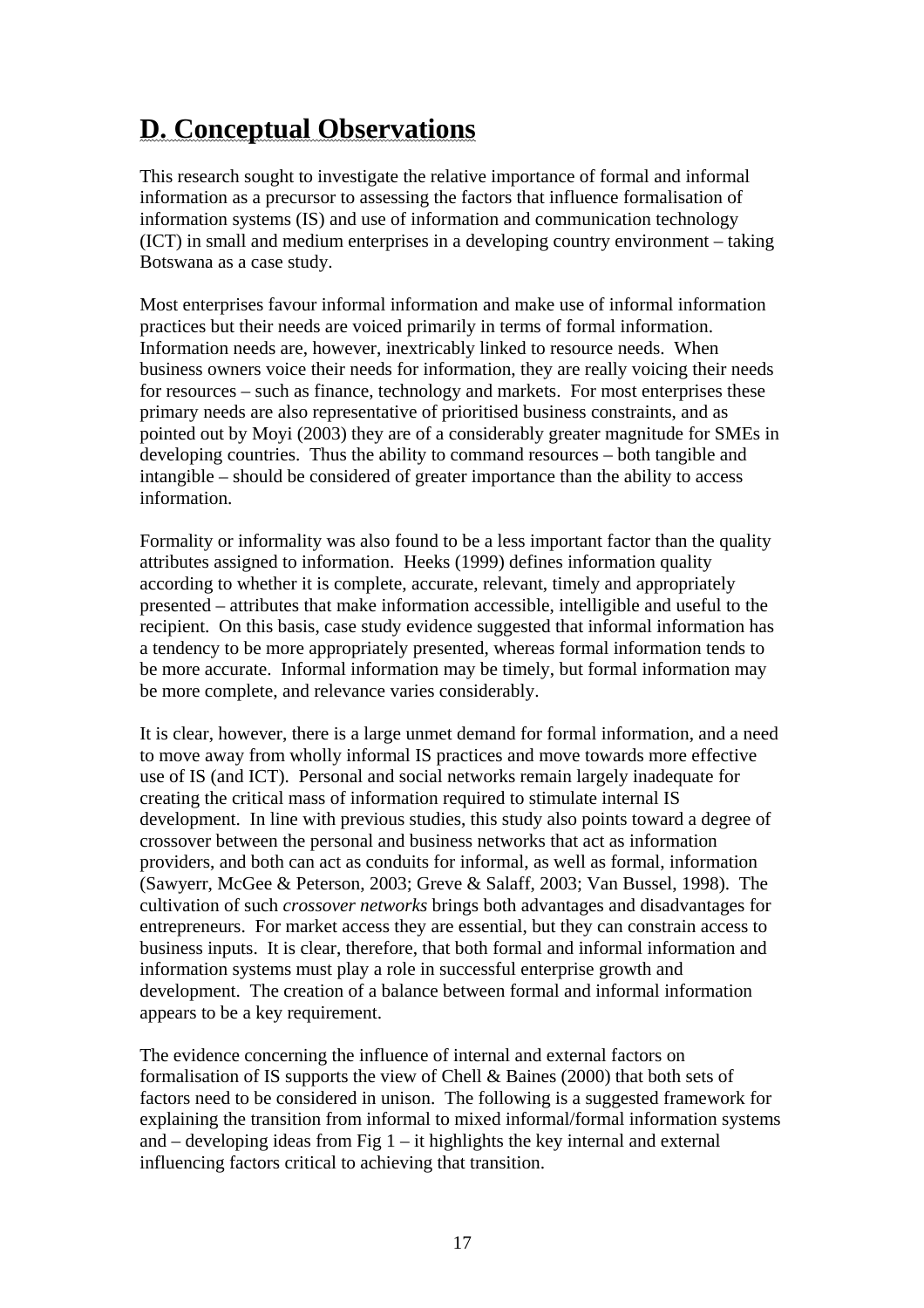

**Figure 2. Internal and External Influencing Factors Critical to Formalisation** 

#### **D1. External Factors**

A key observation of this study concerned the relative importance of networks and linkages as influencing factors. On the basis of the evidence collected, key business linkages appear to exert most influence on formalisation. This finding corroborates the model of network evolution put forward by Butler and Hansen (1991) suggesting that the essential feature of formality is the formation of strategic linkages to other firms or institutions. This study suggests that it is predominantly other firms, rather than institutions, that exert the most positive effect on formalisation. In all the cases where formalisation had occurred, external linkages had been forged with organisations (most commonly key customers or suppliers) that were able to supply not only formal information but also a range of complementary resource inputs. In this respect, information forms only a single component of a broader set of resources that are transferred via such linkages. Other resources – both tangible and intangible – drive the formalisation process. These were observed to include new knowledge, formal or informal training inputs, technologies and other financial or non-financial incentives. In this respect, commercial (more often contractual) linkages tend to provide greater benefits than institutional linkages because they give rise to greater two-way flows of information and they also tend to be more permanent. In contrast, institutional linkages (such as via consultants or enterprise support agencies) facilitate weaker information flows, are predominantly one-way (from agency to client) and tend to be short term.

In contrast to strong business linkages – and in line with evidence provided by Kiggundu (2002) and Ramachandran  $\&$  Shah (1999) – this study suggests that the potential for personal and social networks to operate effectively as information providers is relatively weak. There are a number of reasons why this should be so in the Botswana context. The overall small size of the market reduces network size within individual sectors. Consequently, keen competition tends to be a common feature within sub-sectors, with few observed examples of collaboration through information sharing. There may also be cultural constraints. It is often suggested that citizen entrepreneurs in Botswana lack the necessary entrepreneurial skills and motivations that are required to build social capital. This is largely because there has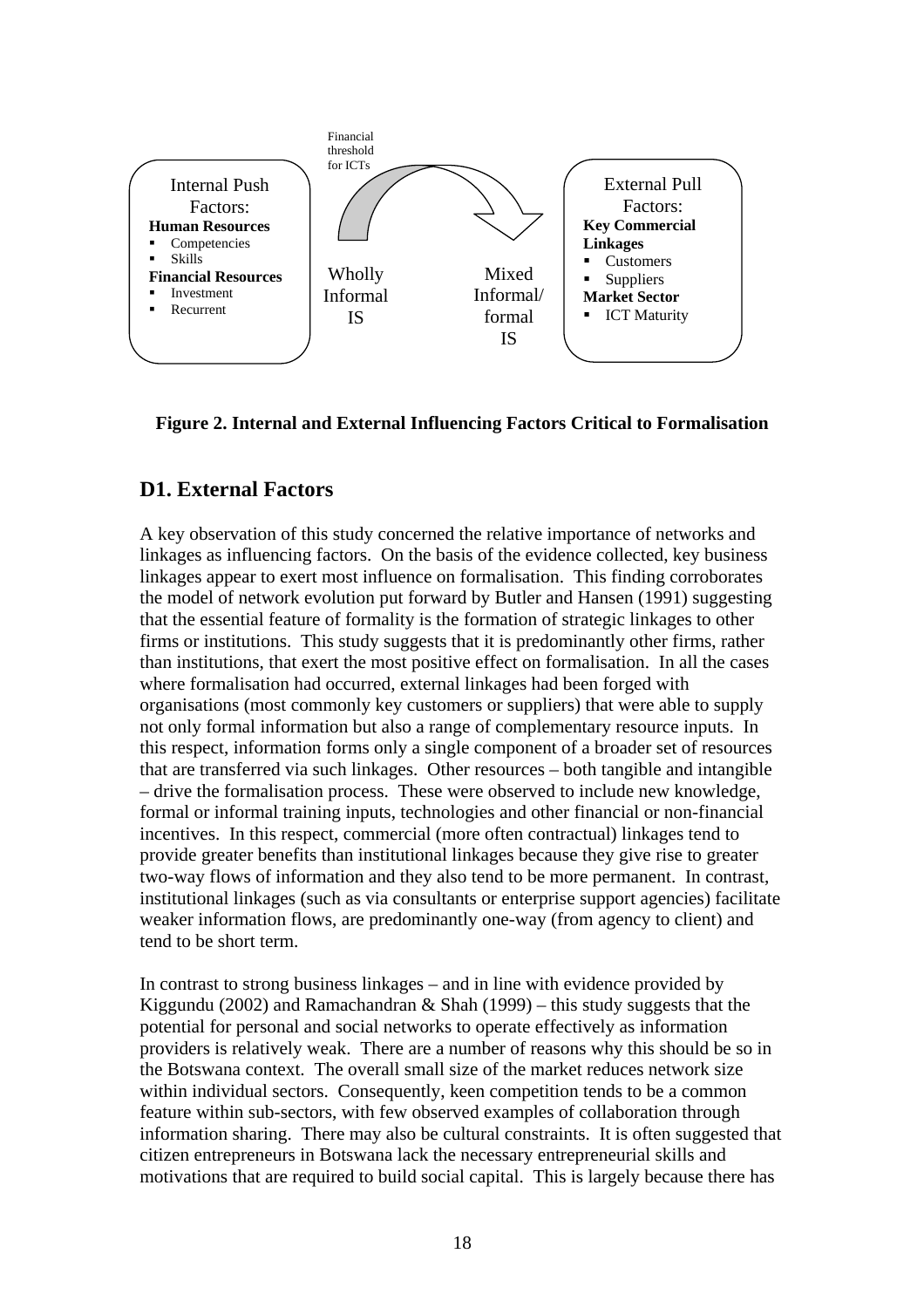been no tradition of enterprise ownership within the formal business sector. Expatriates or other non-citizens have dominated formal sector business activity. A formal sector industry survey carried out in 1994 showed only 30% of medium-sized enterprises as citizen-owned, rising to 56% for small enterprises (BOCCIM, 1994).

Observations from this study also indicate that entrepreneurial behaviour may have a negative impact on networking activities – due to characteristics of self-reliance and tendencies towards the guarding of information (Fuellhart & Glasmeier, 2003; Hill, McGowan & Drummond, 1999). These characteristics were observed consistently in the case studies, and as already stated, a key finding from the survey was that business owners regarded internal resources – primarily their own accumulated knowledge and experience – as their most valued source of business information.

It is apparent, therefore, that personal and social networks generate predominantly informal information, whilst business and crossover networks provide a balance of informal and formal. For many enterprises that are struggling to establish themselves, personal and social networks are able to substitute for absent market functions (Van Bussell, 1998). Economic development dictates, however, that such enterprises break away from being mainly social entities to being more economic entities. To facilitate this, commercial linkages are required, and where institutional linkages exist, they appear to be most beneficial when they are commercially founded.

#### **D2. Internal Factors**

Results from the case studies, and from the wider survey, show conclusively that a high level of dependency on informal information for decision-making persists even within enterprises that have achieved a degree of formalisation. Entrepreneurs persist with informal practices because they are trusted and familiar. However, case study incidents also suggest that decisions were often based on misplaced trust, giving rise to poor decisions that resulted in negative business outcomes. It was also apparent that persistence of informal practices leads to failure to build the internal competencies and skills required to deal effectively with formal information.

The process of formalisation cannot be fully understood, therefore, without employing an internal focus – a perspective that gives greater prominence to the entrepreneurial factors that govern the assessment and application of information and subsequent decision-making processes. In common with previous research conducted in SMEs (Kyobe, 2004; Caldeira & Ward, 2003; Thong, 2001; Ballantine, Levy & Powell, 1998) this study identifies constraints to IS development as being primarily internal – identifying a combination of skills, competency and resource constraints as paramount. The primary resource constraint was identified as limited access to financial resources for funding both investment and recurrent expenditure in IS and ICT. Until enterprises have reached a financial threshold, individual ownership of ICT and access to infrastructure remains largely unaffordable in Botswana. The second most critical constraint was the considerable skills gaps and human resource deficiencies for effective use of IS (and ICT). In this respect, evidence suggested that the personality and motivation of the business owner or manager seemed to be playing a strong role in internalising new information and knowledge resources and providing the necessary personal qualities to drive IS innovations (in a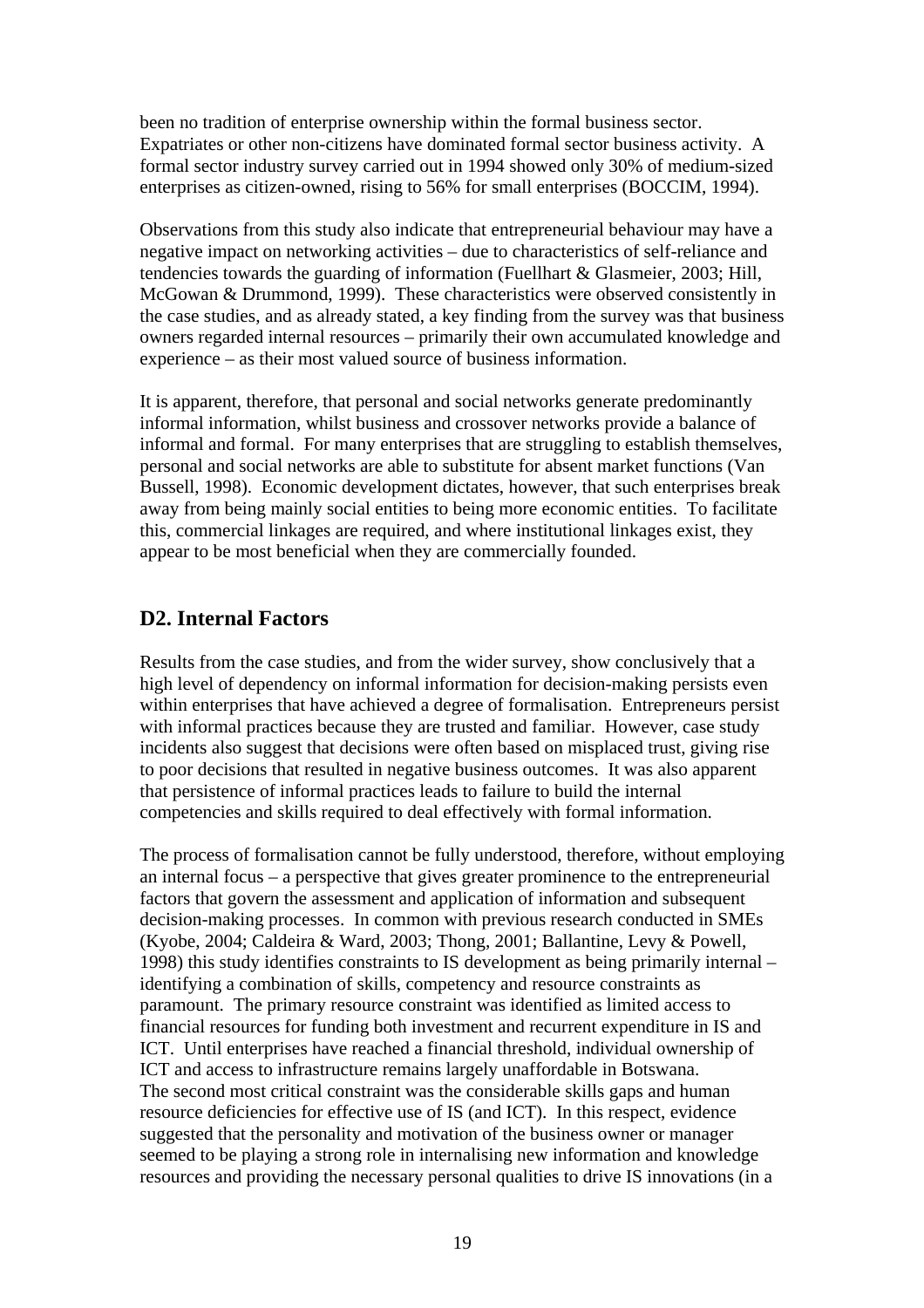number of instances this role was also played by a key employee such as a secretary, personal assistant or workshop foremen). The importance of entrepreneurial factors has also been highlighted by other studies conducted in sub-Saharan Africa (Murphy, 2002; Frese, 2000). These identify psychological variables such as personal initiative, innovativeness and autonomy as key factors that determine the ability of SMEs to react positively to stimuli from the external environment.

#### **Conclusions**

The findings of this study suggest there a need to question the widely held view that information failures associated with SMEs in developing countries can be corrected through external means, such as through reforming institutions and enacting enabling policies (World Bank, 1998). It has been relatively easy for governments and enterprise-support agencies to try to overcome perceived market failures through this type of support – for example, through information dissemination, stronger government statistical services, stronger business associations and through support for other professional associations that can produce and disseminate useful information for enterprise.

These actions are important but there is a more pressing need to reduce the internal resource and competency constraints that prevent entrepreneurs from establishing effective information systems. Dealing with factors that are internal to the enterprise presents a bigger challenge for policy makers and those agencies actively involved with assisting small enterprise. The provision of focused training and skills development can help, but entrepreneurs in Botswana, as in other developing countries, are reluctant to seek external training inputs for either themselves or their employees – due to time, money and cultural constraints. This further strengthens the case for a market-based approach to building competency and skills encouraged through facilitating effective business linkages for SMEs.

The formation of business linkages may provide an effective solution to addressing a wide range of internal and external enterprise constraints. Case study evidence suggests that strong commercial linkages not only provide good quality information, but also help to provide complementary resources that help build competency and overcome skill constraints. In line with the views of Dawson (1997) and Gibson (1997) this suggests that existing providers of business development services should facilitate inputs (of finance, training, technology, etc), at least in part via existing private sector providers. In this way, more-valuable business linkages are created – substituting for less-valuable institutional linkages – for which there was less evidence of a strong formalising effect.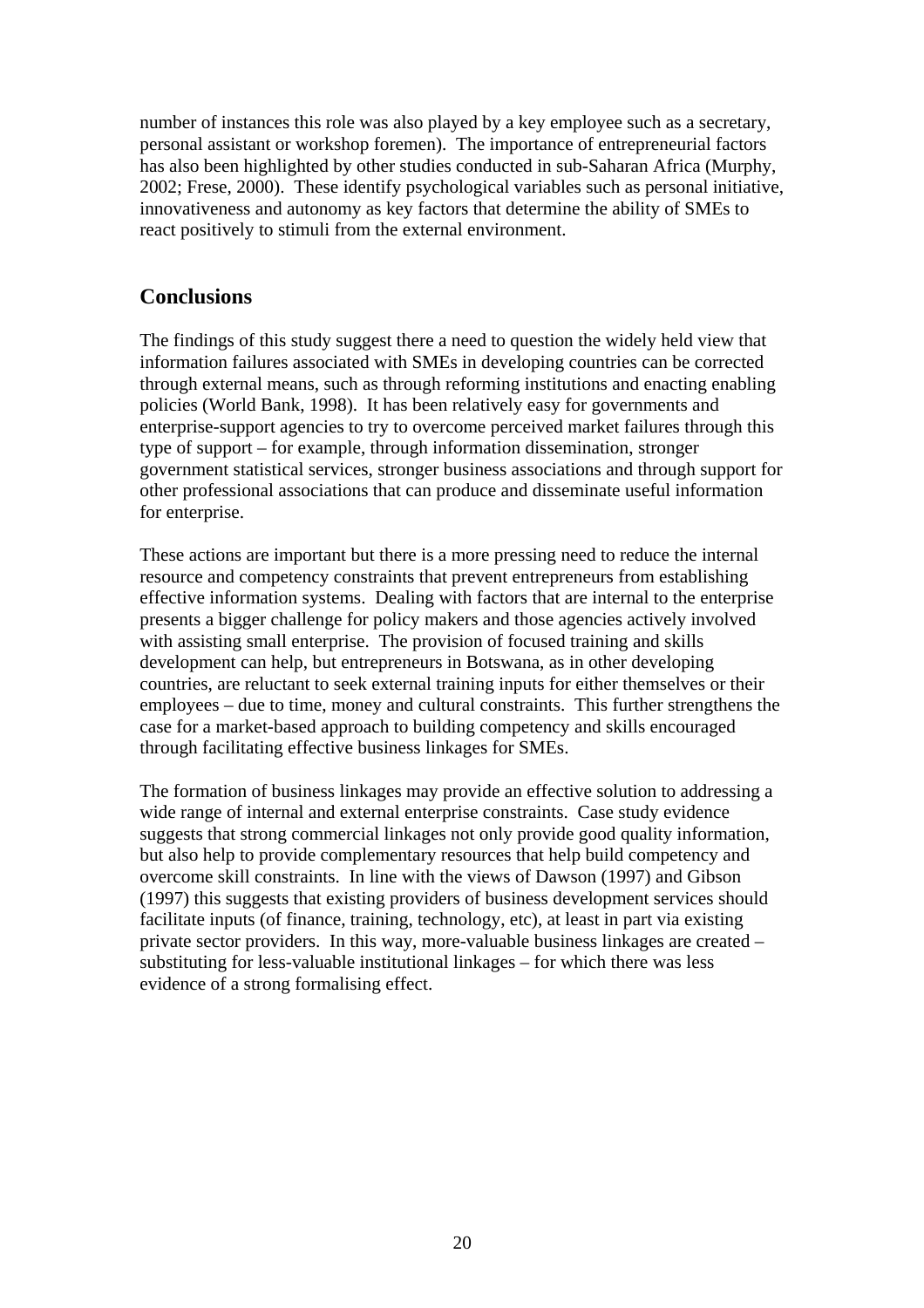#### **Acknowledgements**

The work reported here was supported in part by a grant from the UK's Department for International Development.

#### **References**

Arrow, K. (1962) The economic implications of learning by doing, *Review of Economic Studies*, 29: 155-173.

Ballantine, J., Levy. M. & Powell, P. (1998) Evaluating information systems in small and mediumsized enterprises: issues and evidence, *European Journal of Information Systems*, 7: 241-251.

Barr, A.M. (1998) Enterprise performance and functional diversity of social capital, *Working Paper Series/98-1*, Centre for the Study of African Economies, University of Oxford.

Blackburn, R.A., Curran, J. & Jarvis, R. (1991) Small enterprises and local networks: some conceptual explorations, in Robertson, M., Chell, E. & Mason, C. (eds) *Towards the Twenty First Century: The Challenge for Small Business*, Nadamal Books, London: 105-122.

Blili, S. & Raymond, L. (1993) Threats and opportunities for small and medium-sized enterprises, *International Journal of Information Management*, 13: 439-448.

BOCCIM (1994) *Industry Survey*, Botswana Confederation of Commerce, Industry and Manpower, Gaborone.

Briscoe, A. J. (1995) Assisting small businesses: findings from a study of Botswana's new generation of entrepreneurs, *Working Paper No 2*, Business School of Botswana, Gaborone.

Butler, J. & Hansen, G. (1991) Network evolution, entrepreneurial success and regional development, *Entrepreneurship and Regional Development*, 3(1): 1-16.

Caldeira, M.M. & Ward, J.M. (2003) Using resource-based theory to interpret the successful adoption and use of information systems and technology in manufacturing small and medium-sized enterprises, *European Journal of Information Systems*, 12: 127-141.

Chell, E. & Adam, E. (1994) Researching culture and entrepreneurship: A qualitative approach, *Discussion Paper 94/9*, School of Business Management, University of Newcastle upon Tyne.

Chell, E. & Baines, S. (2000) Networking, entrepreneurship and micro-business behaviour, *Entrepreneurship and Regional Development,* 12: 195-215.

Chell, E. (1998) The critical incident technique, in: Symon, G. & Cassell, C. (eds) *Qualitative Methods and Analysis in Organisational Research*. London, Sage: 51-72.

CSO (1998) *The Botswana Registry of Establishments*. Central Statistical Office, Gaborone.

Curran, J & Blackburn, A. (2001) *Researching the Small Enterprise*. Sage, London.

Dawson, J. (1997) Beyond credit – the emergence of high impact, cost effective business development services, *Small Enterprise Development*, 8(3):15-25.

Duncombe, R.A. & Heeks, R.B. (1999) Information, ICTs and small enterprise: lessons from Botswana, *IDPM Development Informatics Working Paper Series, Paper No 7*, University of Manchester, UK.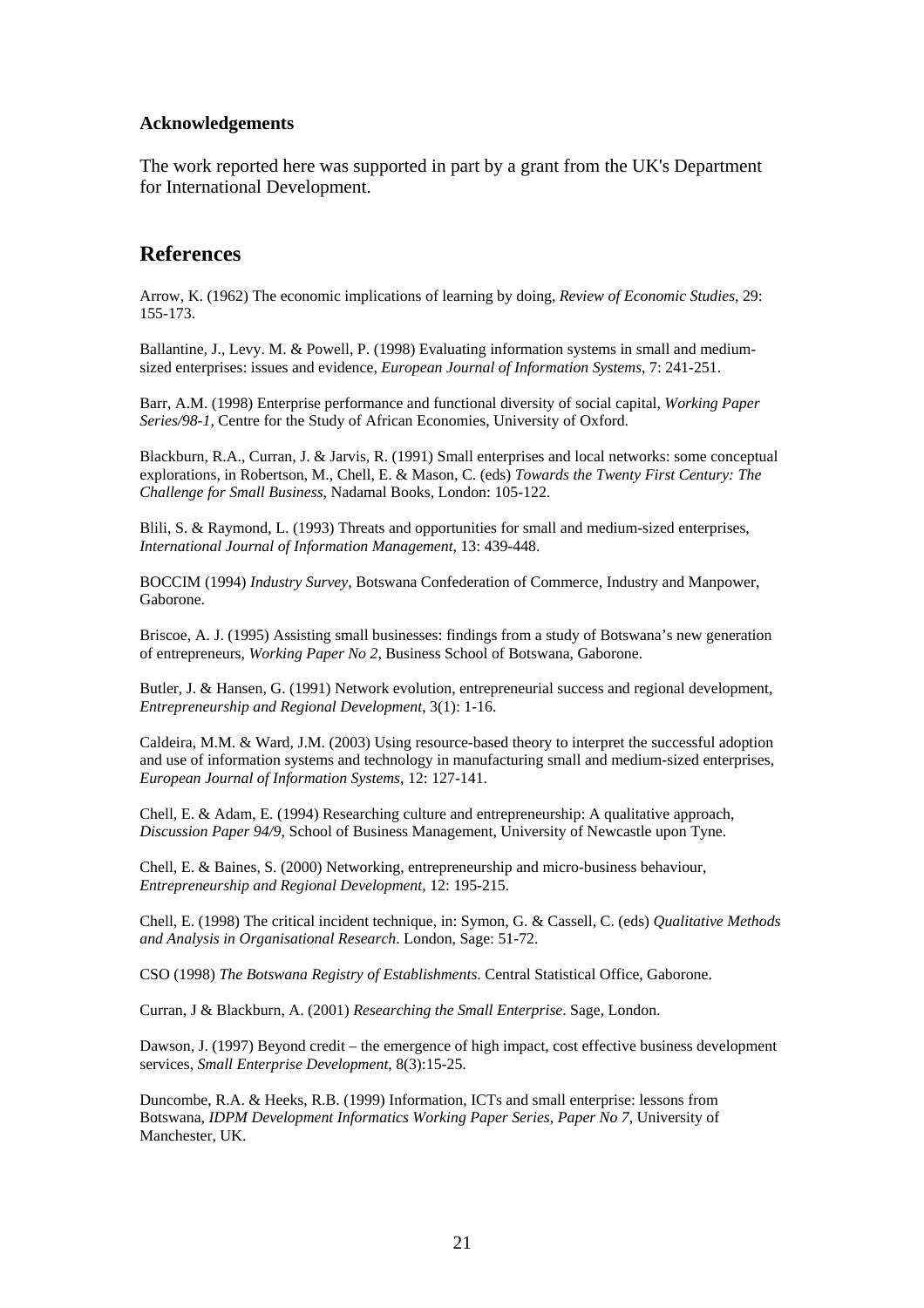Eisenhardt, K.M. (1989) Building theories from case study research, *The Academy of Management Review*, 14 (4): 532-550.

Fafchamps, M.(1999) Networks, communities, and markets in sub-Saharan Africa: implications for enterprise growth and investment, *Working Paper No.24*, Centre for the Study of African Economies, University of Oxford.

Frese, M. (ed.) (2000) Success and Failure Of Micro-Business Owners in Africa: A Psychological Approach. Quorum Books, Westport, CT.

Fuellhart, K.G. & Glasmeier, A.K. (2003) Acquisition, assessment and use of business information by small- and medium-sized businesses: a demand perspective, *Entrepreneurship and Regional Development*, 15: 229-252.

Gibson, A. (1997) *Business Development Services for SMEs: Preliminary Guideline for Donor-Funded Interventions*, Donor Committee on Small Enterprise Development, The World Bank, Washington, DC.

Greve, A. & Salaff, J.W. (2003) Social networks and entrepreneurship, *Entrepreneurship Theory and Practice*, Fall: 1-22.

Heeks, R.B. & Bhatnagar, S.C. (1999) Understanding success and failure in information age reform, in R.B. Heeks (ed.) *Reinventing Government in the Information Age*, Routledge, London, 49-74.

Hill, J., McGowan, P. & Drummond, P. (1999) The development and application of a qualitative approach to researching the marketing networks of small enterprise entrepreneurs, *Qualitative Market Research: An International Journal*, 2 (2): 71-81.

Humphrey, J. & Schmitz, H. (1995) Trust and economic development*, IDS Discussion Paper 335*, Institute for Development Studies, Brighton, UK.

Jefferis, K. (1996) Industrial development: policies, achievements and challenges, in Botswana's New Industrial Development Policy, National Seminar Report, 23-24 September, Botswana Institute for Development Policy Analysis (BIDPA), Gaborone.

Kiggundu, M.N. (2002) Entrepreneurs and entrepreneurship in Africa: what is known and what needs to be done, *Journal of Developmental Entrepreneurship*, 7 (3): 239-258.

King, K. & McGrath, S. (1999) *Enterprise in Africa*, Intermediate Technology Publications, London.

Klein, H.K. & Myers, M.D. (1999) A set of principles for conducting and evaluating interpretive field studies in information systems, *MIS Quarterly*, 23 (1): 67-94.

Kyobe, M.E. (2004) Investigating the strategic utilisation of IT resources in the small and mediumsized firms of the Eastern Free State Province, *International Small Business Journal*, 22 (2): 131-158.

Levy, M. & Powell, P (2000) Information systems strategy for small and medium sized enterprises: an organisational view, *Journal of Strategic Information Systems*, 9: 63-84.

Levy, M., Loebbecke, C. & Powell, P. (2003) SMEs, co-opetition and knowledge sharing: the role if IS, *European Journal of Information Systems*, 12 (1): 3-17.

Liedholm, C. (2002) Small firm dynamics: evidence from Africa and Latin America, *Small Business Economics*, 18: 227-242.

Liedholm, C. and Mead, D.C. (1999) *Small Enterprise and Economic Development: The Dynamics of Micro and Small Enterprises*, London, Routledge.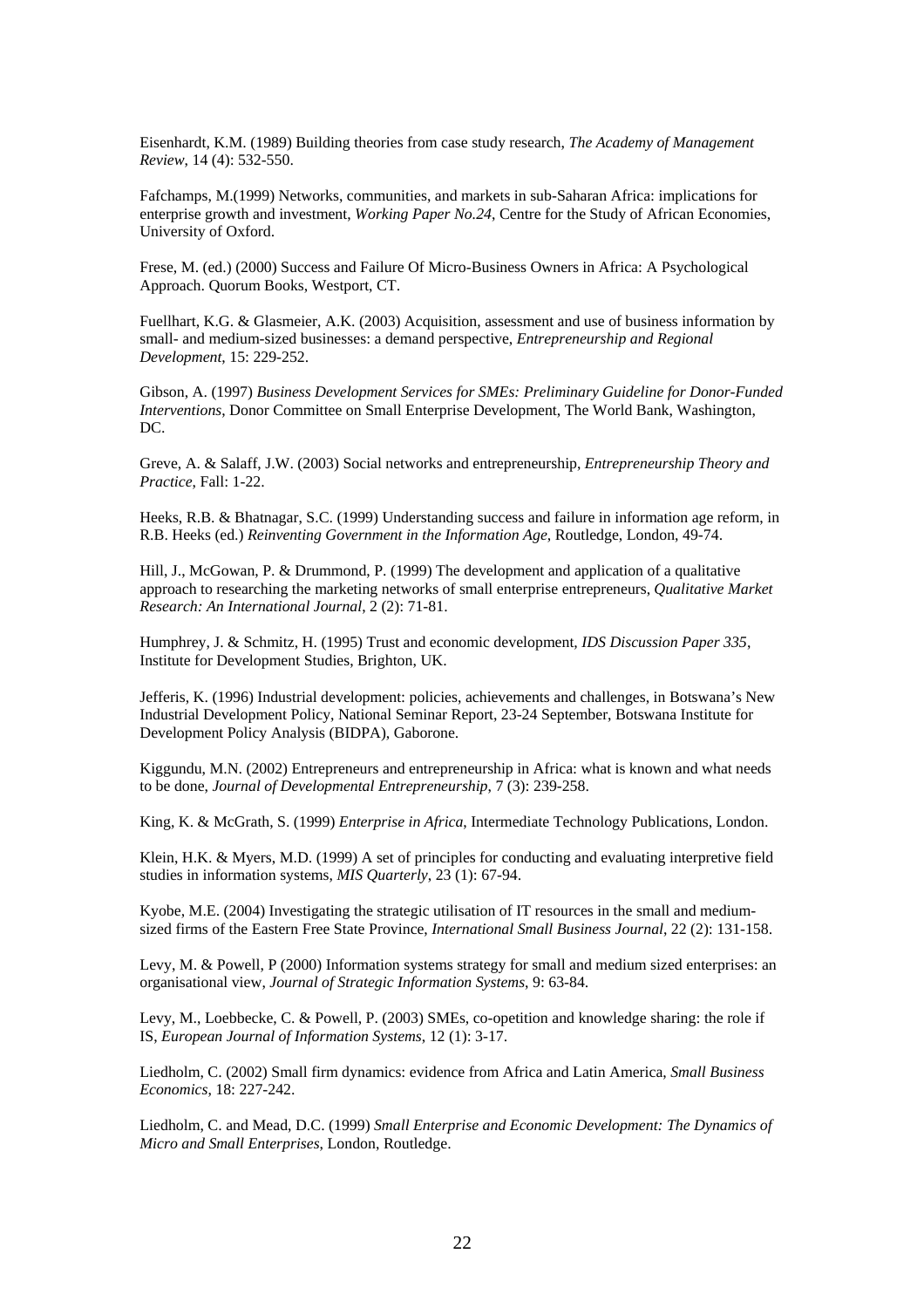Lisenda, L. (1997) Small and medium enterprises in Botswana: their characteristics, sources of finance and problems, *BIDPA Working Paper No.14*., Botswana Institute for Development Policy Analysis, Gaborone.

Lundvall, B.A. & Johnson, B. (1994) The learning economy, *Journal of Industry Studies*, 1: 23-42.

Matambalya, F. & Wolf, S. (2001) The role of ICT for the performance of SMEs in East Africa, *SEF-Discussion Paper on Development Policy, No.42*, SEF, Bonn.

McCormick, D. & Pedersen, P.O. (ed) (1996) *Small Enterprises: Flexibility and Networking in an African Context*, Longhorn, Nairobi.

McCormick, D. (1999) African enterprise clusters and industrialisation: theory and reality, *World Development*, 27 (9): 1531-1551.

Mingers, J. (2001) Combining IS research methods: towards a pluralist methodology, *Information Systems Research*, 12 (3): 240-259.

Moyi, E.D. (2003) Networks, information and small enterprises: new technologies and the ambiguity of empowerment, *Information Technology for Development*, 10 (4): 221-232.

Murphy, J.T. (2002) Networks, trust and innovation in Tanzania's manufacturing sector, *World Development*, 30 (4): 591-619.

Perren, L. & Ram, M. (2004) Case study method in small business and entrepreneurial research: mapping boundaries and perspectives, *International Small Business Journal*, 22 (1): 83-101.

Pigato, M. (2001) Information and communication technology, poverty and development in sub-Saharan Africa and South Asia, *African Region Working Paper Series, No.20*, The World Bank, Washington, DC.

Ramachandran, V. & Shah, M. (1999) Minority entrepreneurs and firm performance in sub-Saharan Africa, *Journal of Development Studies*, 36 (2): 71-87.

Sarder, J.H. (1995) *Small Enterprise Development in Bangladesh: A Study of the Nature and Effectiveness of Support Services*, PhD Thesis, Department of Management and Organisation, The University of Stirling, UK.

Sawyerr, O.O., McGee, J. & Peterson, M. (2003) Perceived uncertainty and enterprise performance in SMEs: The role of personal networking activities, *International Small Business Journal*, 21(2): 69-290.

Sengenberger, W. & Pyke, F. (1992) *Industrial Districts and Local Economic Regeneration: Research and Policy Issues*, International Institute for Labour Studies, Geneva.

SMME Task Force Report (1998) *Small-, Medium- and Micro-enterprise Task Force Report, The Ministry of Commerce and Industry*, The Government Printer, Gaborone.

Southern, A. & Tilley, F. (2000) Small firms and information and communication technologies (ICTs): toward a typology of ICT usage, *New Technology, Work and Employment*, 15 (2): 138-154.

Storey, D. (1994) *Understanding the Small Business Sector*, Routledge, London.

Thong, J.Y.L. (2001) Resource constraints and information systems implementation in Singaporean small business, *Omega,* 29: 143-156.

Trulsson, P. (2001) Managing growth: perspectives on achieving small enterprise growth in Tanzania, Uganda and Zimbabwe, Action Programme on Productivity Improvement, Competitiveness and Quality Jobs in Developing Countries – *Working Paper PMD-4*, International Labour Organisation, Geneva..